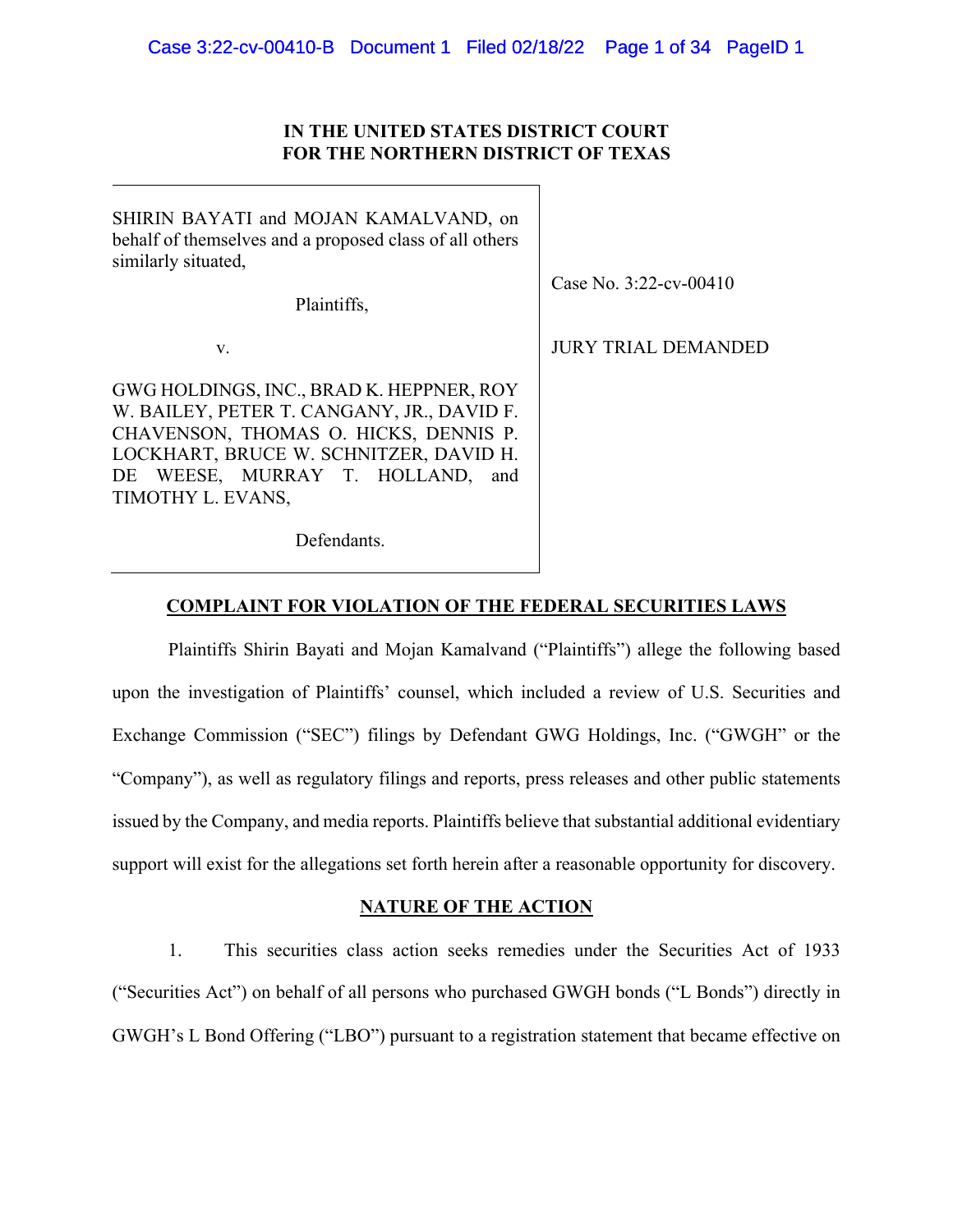### Case 3:22-cv-00410-B Document 1 Filed 02/18/22 Page 2 of 34 PageID 2

June 3, 2020 ("June 2020 Registration Statement"). GWGH sold over \$350 million of L Bonds between August 2020 and April 2021 in connection with the June 2020 Registration Statement.

2. Beginning in 2018, Defendant Brad K. Heppner engineered GWGH's L Bond distribution platform so as to enrich himself, leaving GWGH insolvent and the L Bonds virtually worthless. This scheme was accomplished through Defendants' false and misleading statements and omissions, including in the June 2020 Registration Statement for the offering and sale of L Bonds.

3. Until 2018, GWGH's primary business purpose was investment in life insurance policies. GWGH raised capital for such investment through the sale of L Bonds to retail investors through a network of securities broker-dealers. In 2018, GWGH announced a major shift in its stated business purpose: instead of investing in life insurance policies, GWGH would invest in The Beneficient Company Group L.P. ("Ben LP"), an entity founded and controlled by Mr. Heppner. GWGH represented that Ben LP was developing a business to, among other things, provide liquidity to holders of alternative assets by making loans secured by those assets.

4. Defendants materially misrepresented in the June 2020 Registration Statement that GWGH intended to use the net proceeds from the LBO to grow its "alternative asset exposure" including through investments in Ben LP and its subsidiaries in the form of equity investments and loans—to "create a unified platform uniquely positioned to provide an expanded suite of products, service and resources for investors," and to better position Ben LP's "balance sheet, working capital and liquidity profile to satisfy anticipated Texas Department of Banking regulatory requirements." In fact, those investments and loans were neither used to increase the value of GWGH's assets (alternative or otherwise), nor to provide an expanded set of products or services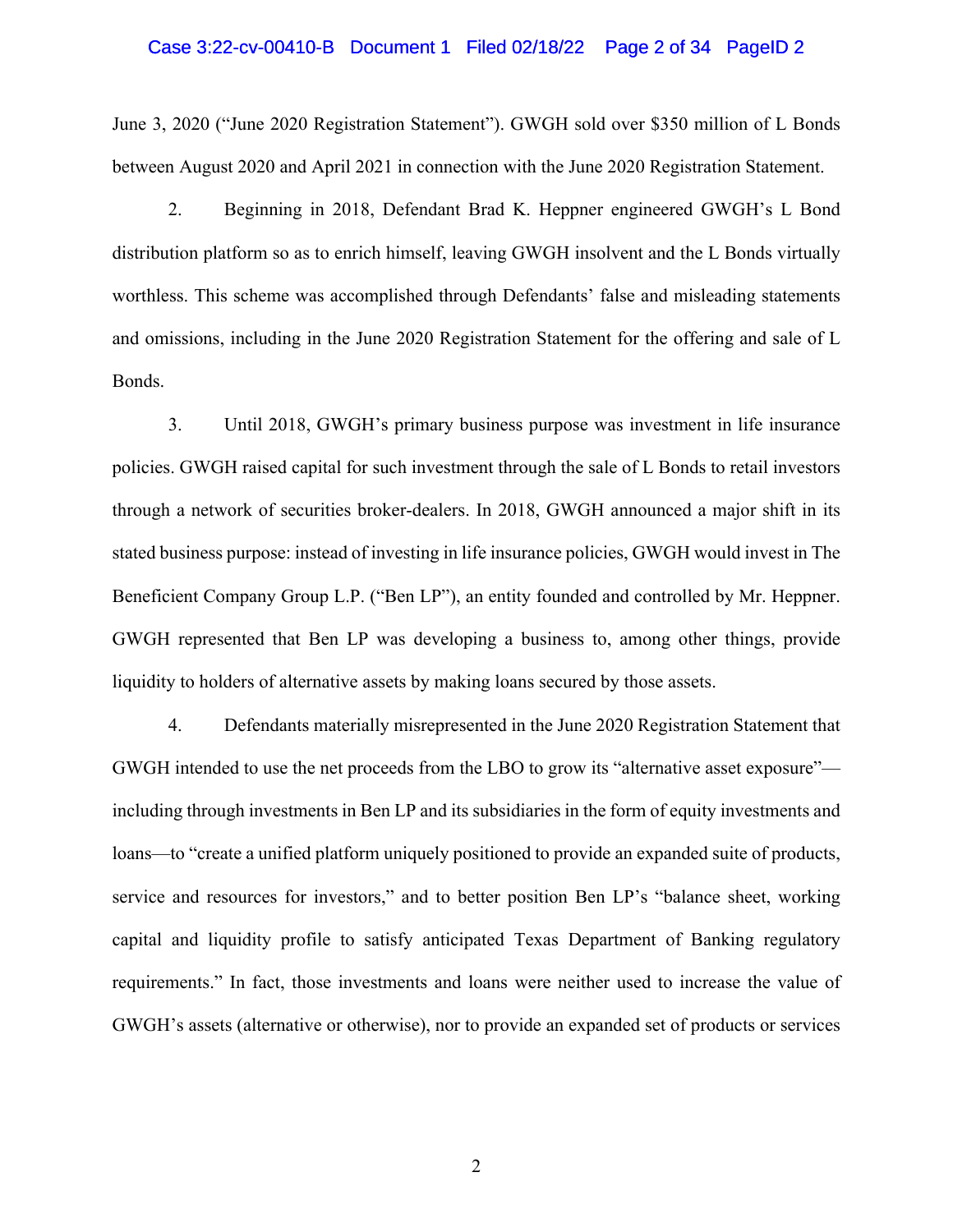## Case 3:22-cv-00410-B Document 1 Filed 02/18/22 Page 3 of 34 PageID 3

for investors, nor to increase working capital or liquidity, nor to satisfy any regulatory requirements.

5. In the period leading up to the LBO, through a series of complex 2018 and 2019 transactions, GWGH transferred more than \$359 million in cash to Ben LP and its subsidiaries, and issued \$366 million in L Bonds to a Ben LP subsidiary. These transactions culminated in GWGH's consolidation of ownership and control of Ben LP. But, in a pattern that would repeat itself in connection with the offering connected to the June 2020 Registration Statement, a substantial percentage of the cash proceeds were not used for their stated purpose. As one example, GWGH loaned \$80 million to a Ben LP subsidiary in 2019 for the supposed purpose of strengthening Ben LP's cash position to enable Ben LP to obtain a Texas trust charter, an acquisition GWGH represented was necessary to implement Ben LP's business plan. As discussed *infra*, it became apparent in November 2021, when GWGH restated certain financial statements, that by December 31, 2019, the \$80 million that GWGH had loaned was no longer in the possession of the Ben LP subsidiary, Ben LP, or any of its other subsidiaries.

6. GWGH's L Bond sales increased by approximately 65% between 2018 and 2020. Yet GWGH's disclosures after the LBO demonstrate that only a small percentage of the capital raised through the sale of L Bonds pursuant to the June 2020 Registration Statement was used to develop Ben LP's business or make collateralized loans consistent with its stated business purpose, and no capital was set aside for future investment. A significant amount of capital raised through the sale of L Bonds was used to repay a \$153 million debt to a Heppner-controlled entity, which, as set forth *infra*, appears not to have been a *bona fide* debt. After servicing its outstanding L Bonds and other debt, paying overhead expenses, and making loan payments to the Heppner-controlled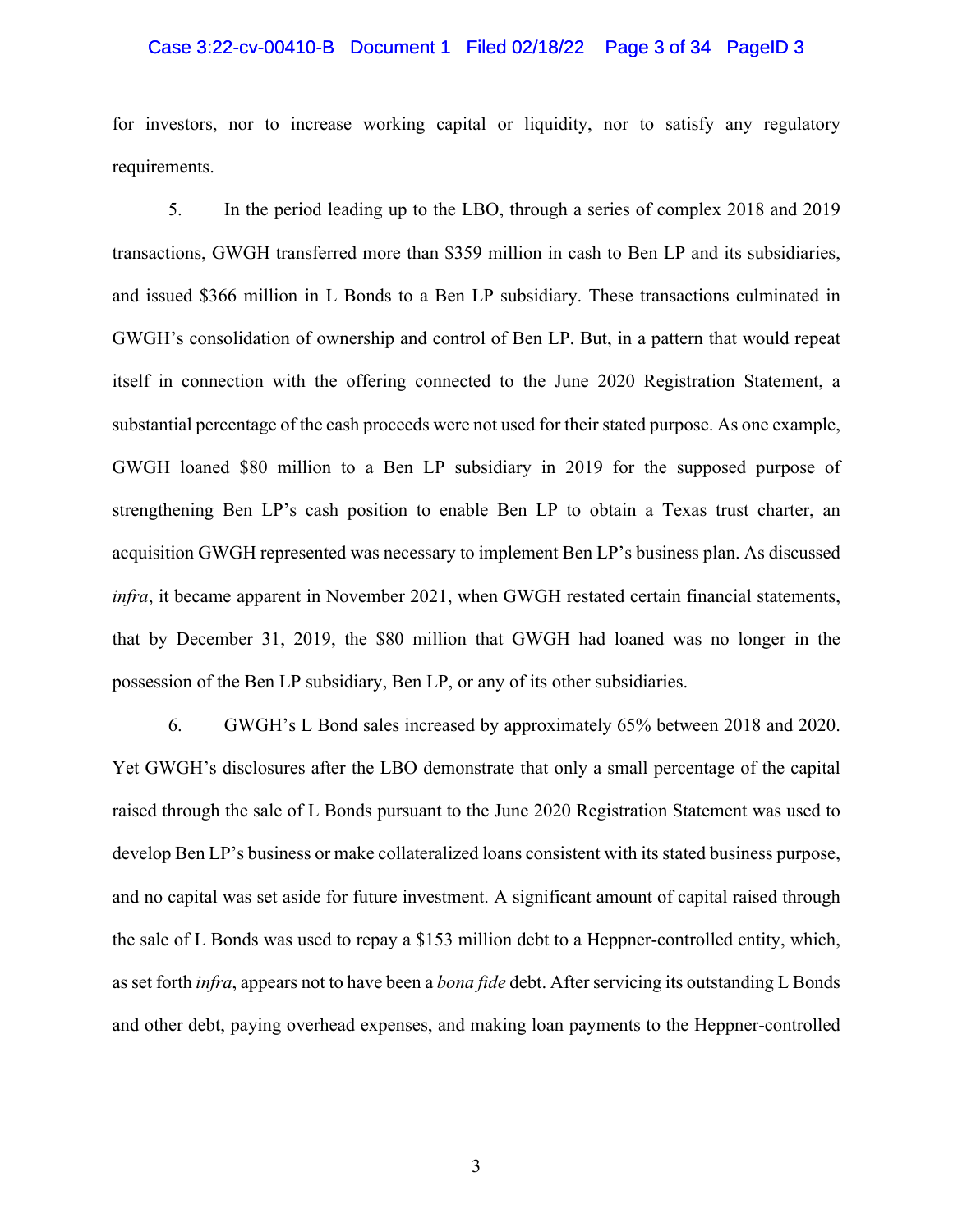## Case 3:22-cv-00410-B Document 1 Filed 02/18/22 Page 4 of 34 PageID 4

entity, GWGH had only minimal cash to invest in collateralized loans or otherwise develop Ben LP's business.

7. GWGH was forced to discontinue the LBO in April 2021 when it was unable to timely file its 2020 annual report. With the LBO discontinued, GWGH immediately ran into liquidity problems. By August 2021, GWGH had pledged its entire portfolio of life insurance policies—with a fair market value of approximately \$790 million—as collateral for loans to keep GWGH afloat. In November 2021, GWGH spun Ben LP off as an independent entity.

8. Also in November 2021, GWGH disclosed that it had received an SEC subpoena in October 2020 for documents and information relating to the LBO and its accounting practices, among other areas of inquiry, as part of a non-public investigation of GWGH being conducted by the SEC. GWGH further disclosed that the existence of the investigation could have a material adverse effect on "the value of [GWGH's] securities."

9. After it received the SEC subpoena in October 2020, but before it disclosed the SEC investigation in November 2021, GWGH sold over \$200 million of L Bonds.

10. In January 2022, GWGH missed a payment of interest and principal due and owing to L Bond holders, and announced its hiring of restructuring counsel. In February 2022, GWGH disclosed that it was unable to continue making payments on the L Bonds. The bonds now lack value on account of GWGH's inability to service them.

11. As a result of Defendants' wrongful acts and omissions, and the steep decline in the value of the L Bonds, Plaintiffs and other Class members have suffered significant losses and damages, which they seek to recover through this action.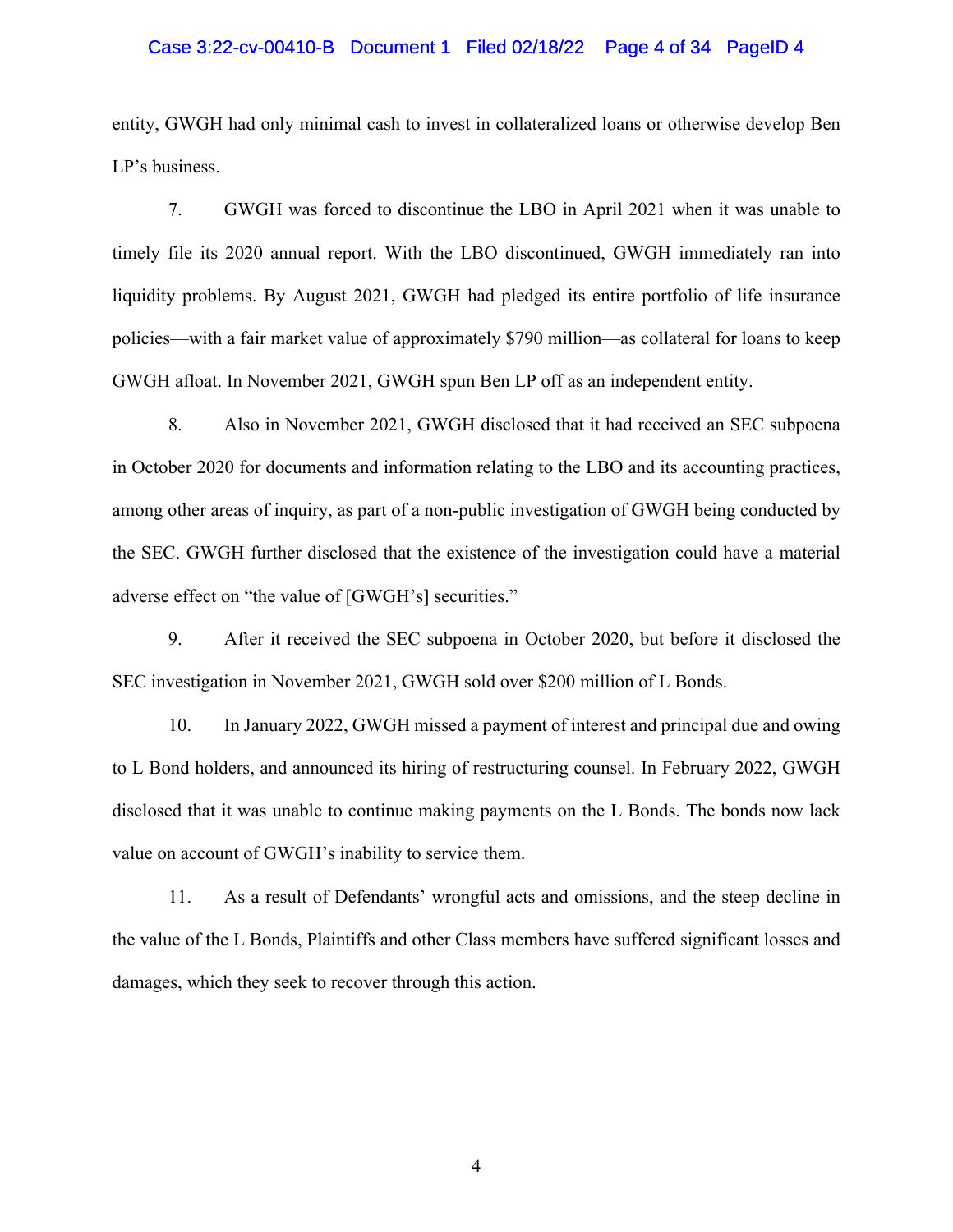#### **JURISDICTION AND VENUE**

12. The claims asserted herein arise under and pursuant to  $\S\S 11$ ,  $12(a)(2)$  and 15 of the Securities Act, 15 U.S.C. §§ 77k, 77l(a)(2) and 77o. This Court has jurisdiction over this action pursuant to § 22 of the Securities Act, 15 U.S.C. § 77v, and 28 U.S.C. § 1331.

13. Venue is properly laid in this District pursuant to § 22 of the Securities Act and 28 U.S.C. §§ 1391(b) and (c). The acts and conduct complained of herein occurred in substantial part in this District as GWGH maintains its principal place of business in this District.

14. In connection with the wrongful acts alleged in this Complaint, Defendants, directly or indirectly, used the means and instrumentalities of interstate commerce, including, but not limited to, the mails, interstate telephone communications and the facilities of the national securities markets.

## **PARTIES**

### **Plaintiffs**

15. Ms. Bayati resides in California and purchased L Bonds of the Company with a principal amount of \$50,000 on or around May 1, 2021. Ms. Bayati has owned such L Bonds continuously until present.

16. Ms. Kamalvand resides in California and purchased L Bonds of the Company with a principal amount of \$35,000 on or around May 1, 2021. Ms. Kamalvand has owned such L Bonds continuously until present.

## **Defendants**

17. Defendant Brad K. Heppner resides in Texas. Mr. Heppner served as the Company's Chairman of the Board of Directors from April 26, 2019 to June 14, 2021. Mr. Heppner is also one of the founders of Ben LP and serves as the Chairman of Ben LP's Board of Directors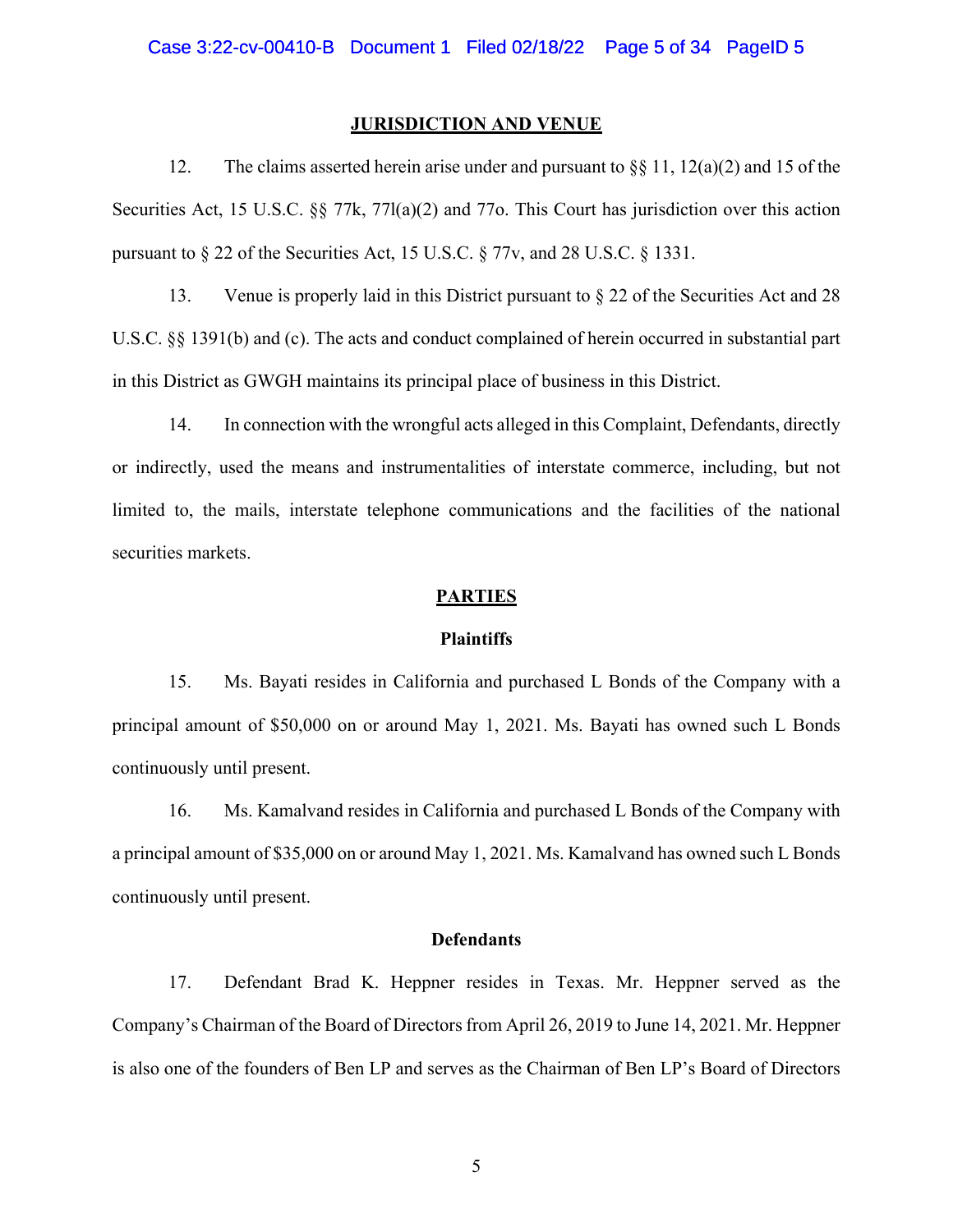### Case 3:22-cv-00410-B Document 1 Filed 02/18/22 Page 6 of 34 PageID 6

and as its Chief Executive Officer. As of July 22, 2020, Mr. Heppner was the beneficial owner of 8,169 shares of common stock of the Company.

18. Defendant Roy W. Bailey resides in Texas. Mr. Bailey was a Director of the Company from March 16, 2020 to March 6, 2021. As of May 13, 2020, Mr. Bailey beneficially owned 7,895 shares of restricted stock units of the Company.

19. Defendant Peter T. Cangany, Jr. resides in Washington. Mr. Cangany has been a Director of the Company continuously since April 26, 2019. Mr. Cangany is also presently a Director of Ben LP. As of September 30, 2021, Mr. Cangany was the beneficial owner of 8,169 shares of common stock of the Company. As of December 31, 2020, Mr. Cangany had outstanding 25,000 restricted equity units ("REUs") of Ben LP, of which 12,500 vested on April 1, 2021, and 12,500 are scheduled to vest on April 1, 2022.

20. Defendant David F. Chavenson resides in Texas. Mr. Chavenson presently is a Director of the Company, having been appointed to the Board of Directors on May 13, 2019. As of September 30, 2021, Mr. Chavenson was the beneficial owner of 8,169 shares of common stock of the Company.

21. Defendant Thomas O. Hicks resides in Texas. Mr. Hicks was a Director of the Company from April 26, 2019 to June 14, 2021. Mr. Hicks presently is a Director of Ben LP. As of July 23, 2020, Mr. Hicks was the beneficial owner of 8,169 shares of common stock of the Company. Additionally, as of that date, Mr. Hicks was the indirect beneficial owner of 1,452,155 shares of Company common stock through AltiVerse Capital Markets, LLC ("AltiVerse"). AltiVerse is a Delaware limited liability company for which Hicks Holdings Operating LLC, a Texas limited liability company ("Hicks Holdings"), serves as Manager. Mr. Hicks is sole manager of Hicks Holdings.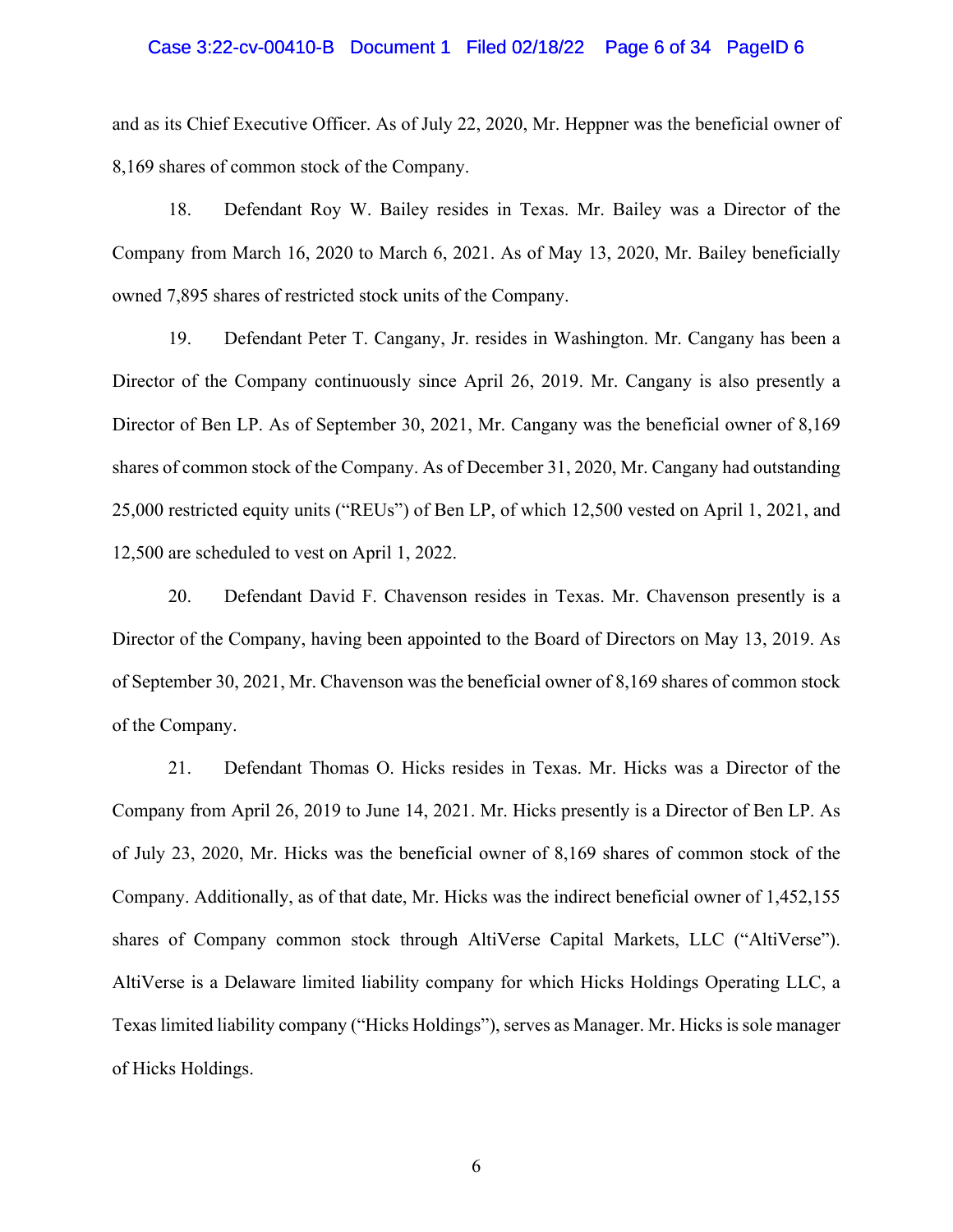## Case 3:22-cv-00410-B Document 1 Filed 02/18/22 Page 7 of 34 PageID 7

22. Defendant Dennis P. Lockhart resides in Georgia. Mr. Lockhart was a Director of the Company from May 13, 2019 to June 14, 2021. Mr. Lockhart presently is a Director of Ben LP. As of July 23, 2020, Mr. Lockhart was the beneficial owner of 8,169 shares of common stock of the Company. As of December 31, 2020, Mr. Lockhart had outstanding 25,000 REUs of Ben LP, of which 12,500 vested on May 10, 2021, and 12,500 are scheduled to vest on May 10, 2022.

23. Defendant Bruce W. Schnitzer resides in Connecticut. Mr. Schnitzer was a Director of the Company from April 26, 2019 to June 14, 2021. Mr. Schnitzer presently is a Director of Ben LP. As of June 22, 2020, Mr. Schnitzer was the beneficial owner of 8,169 shares of common stock of the Company. As of December 31, 2020, Mr. Schnitzer held 3,750 REUs of Ben LP, which vested on January 1, 2021.

24. Defendant David H. De Weese resides in New York. Mr. De Weese has continuously served as a Director of the Company since April 26, 2019. Mr. De Weese is also presently a Director of Ben LP. As of September 30, 2021, Mr. De Weese was the beneficial owner of 8,169 shares of common stock of the Company.

25. Defendant Murray T. Holland resides in Texas. Mr. Holland has served as GWGH's President and Chief Executive Officer since April 26, 2019.

26. Defendant Timothy L. Evans resides in Texas. Mr. Evans joined GWGH as Chief Integration Officer on May 6, 2019, and was appointed Chief Financial Officer on August 15, 2019. Mr. Evans previously served as Deputy General Counsel of Ben LP since February 2018.

27. The individual Defendants described above are collectively referred to herein as the "Individual Defendants."

28. Defendant GWG Holdings, Inc. is a Delaware corporation formed on or about March 19, 2008, and headquartered in Dallas, Texas. GWGH conducts its life insurance secondary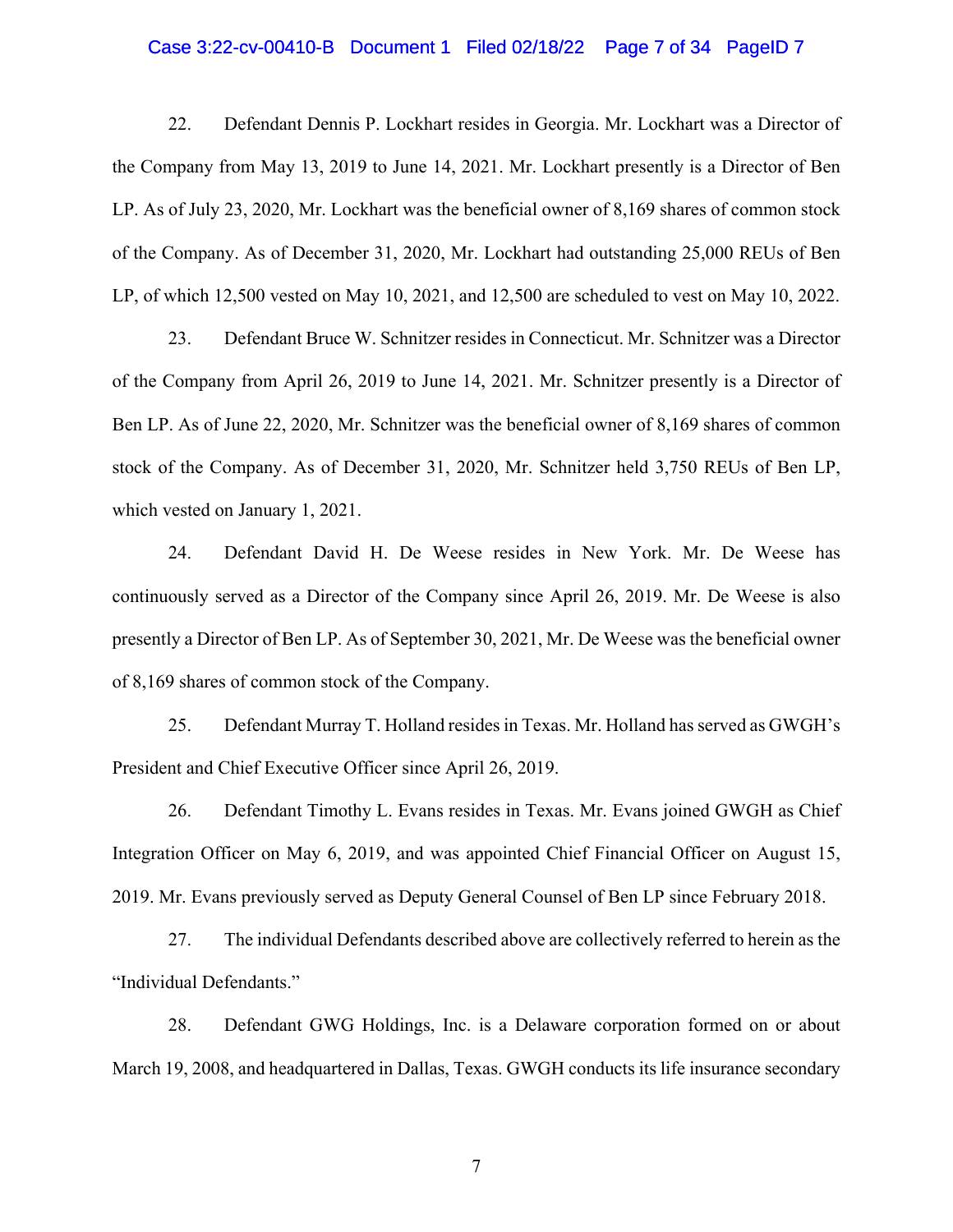### Case 3:22-cv-00410-B Document 1 Filed 02/18/22 Page 8 of 34 PageID 8

market business through a wholly-owned subsidiary, GWG Life, LLC ("GWG Life"), and GWG Life's wholly-owned subsidiaries: GWG Life Trust; GWG DLP Funding IV, LLC ("DLP IV"); GWG DLP Funding V Holdings, LLC ("DLP V Holdings"); and GWG DLP Funding Holdings VI, LLC ("DLP VI Holdings"). In addition, from December 31, 2019 until approximately November 29, 2021, Ben LP was a consolidated subsidiary of GWGH.

## **RELEVANT NON-PARTIES**

29. The Beneficient Company Group, L.P., is a Delaware limited partnership formed on or about September 16, 2003, and headquartered in Dallas, Texas. Individual Defendant Heppner presently serves as Chairman of the Board of Directors and CEO of Ben LP. Mr. Heppner also serves as Chairman of the Board of Directors and CEO of Ben LP's general partner, Beneficient Management, LLC ("Beneficient Management"), a Delaware limited liability company. Ben LP describes itself as a provider of private trust solutions, "including a unique suite of private trust, lending and liquidity products, to bring liquidity to owners of alternative assets." As of July 22, 2020, Beneficient Capital Company, LLC ("BEN Capital"), an affiliate of Ben LP, owned 2,500,000 shares of common stock of the Company.

30. Emerson Equity LLC ("Emerson Equity") is a California limited liability company formed on or about October 10, 2003. Headquartered in San Mateo, California, Emerson Equity describes itself as a "leading boutique investment firm" that "sponsor[s] companies that bring private placement offerings in the market." Emerson Equity was the dealer manager for the L Bonds in the LBO for purposes of the Securities Act.

31. Whitley Penn LLP ("Whitley Penn") is a Texas limited liability partnership formed on or about February 17, 2006. Whitley Penn is headquartered in Fort Worth, Texas. Whitley Penn was the auditor for GWGH for the calendar year ended December 31, 2019.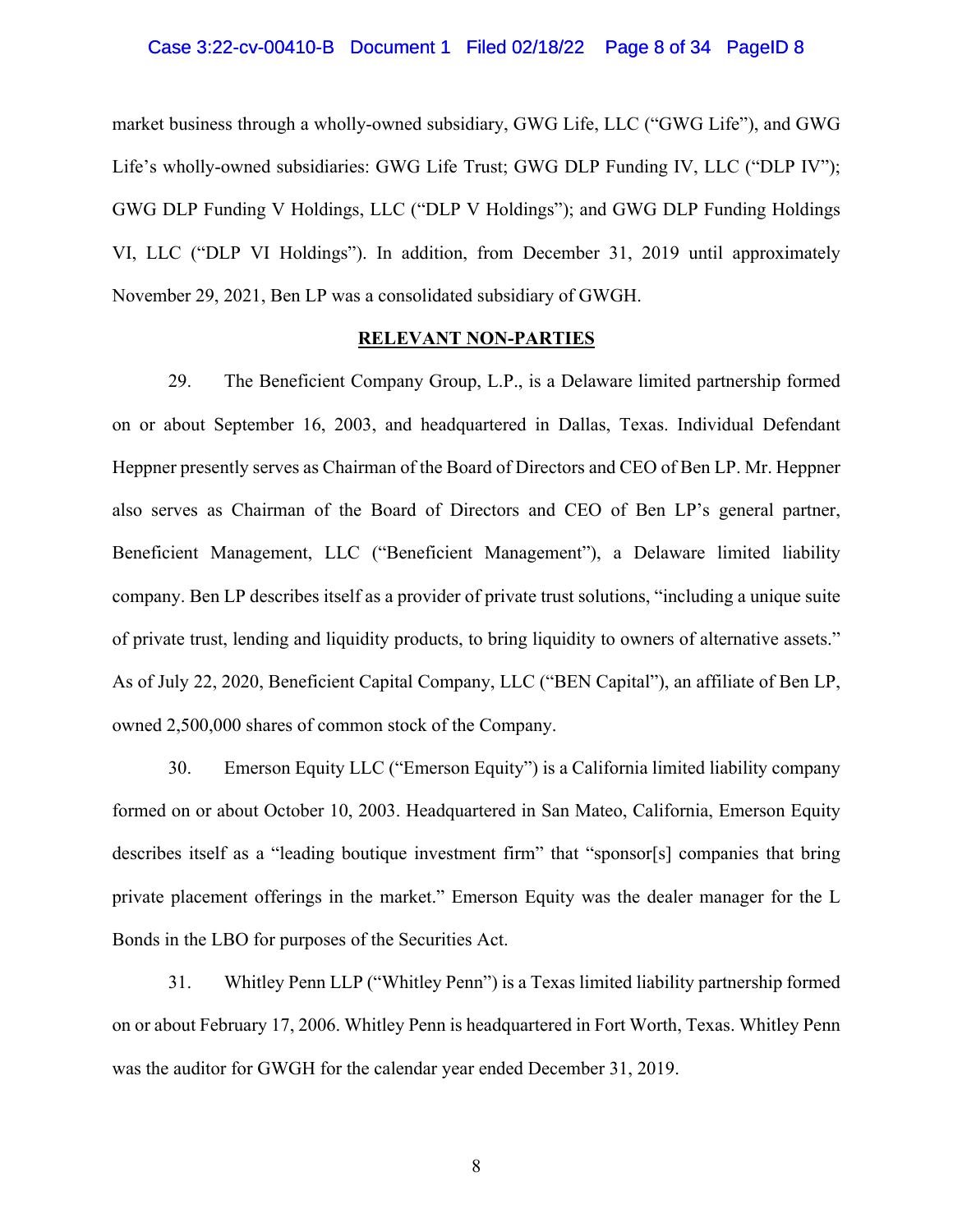### Case 3:22-cv-00410-B Document 1 Filed 02/18/22 Page 9 of 34 PageID 9

32. The Relevant Non-Parties set forth above are not named as Defendants in this action. Plaintiffs reserve the right to name any or all Relevant Non-Parties as a Defendant based on Plaintiffs' continuing investigation, information learned in discovery, or otherwise.

## **AGENCY, ALTER-EGO, AND CO-CONSPIRATOR ALLEGATIONS**

33. At all relevant times, each Defendant and Relevant Non-Party was a principal, agent, alter ego, joint venturer, partner, or affiliate of each other Defendant and Relevant Non-Party, and in doing the acts alleged herein, was acting within the course and scope of that principal, agent, alter ego, joint venture, partnership, or affiliate relationship. Each Defendant and Relevant Non-Party had actual knowledge of the wrongful acts of each other Defendant and Relevant Non-Party; ratified, approved, joined in, acquiesced, or authorized the wrongful acts of each other Defendant and Relevant Non-Party; and retained the benefits of those wrongful acts.

34. Each Defendant and Relevant Non-Party also aided and abetted, encouraged, and rendered substantial assistance to each other Defendant and Relevant Non-Party in the wrongful conduct alleged herein. In taking action, as alleged herein, to aid, abet, encourage, and substantially assist the commissions of the wrongful acts and other misconduct set forth herein, each Defendant and Relevant Non-Party acted with an awareness of their primary wrongdoing and realized that their conduct would substantially aid the accomplishment of the wrongful acts and purposes set forth herein.

## **FACTUAL ALLEGATIONS**

35. GWGH was incorporated in 2006. Throughout most of its existence, GWGH's business was focused on the acquisition of life insurance policies in the secondary market. Its annual report for 2017 filed with the SEC on Form 10-K ("2017 Annual Report") states that the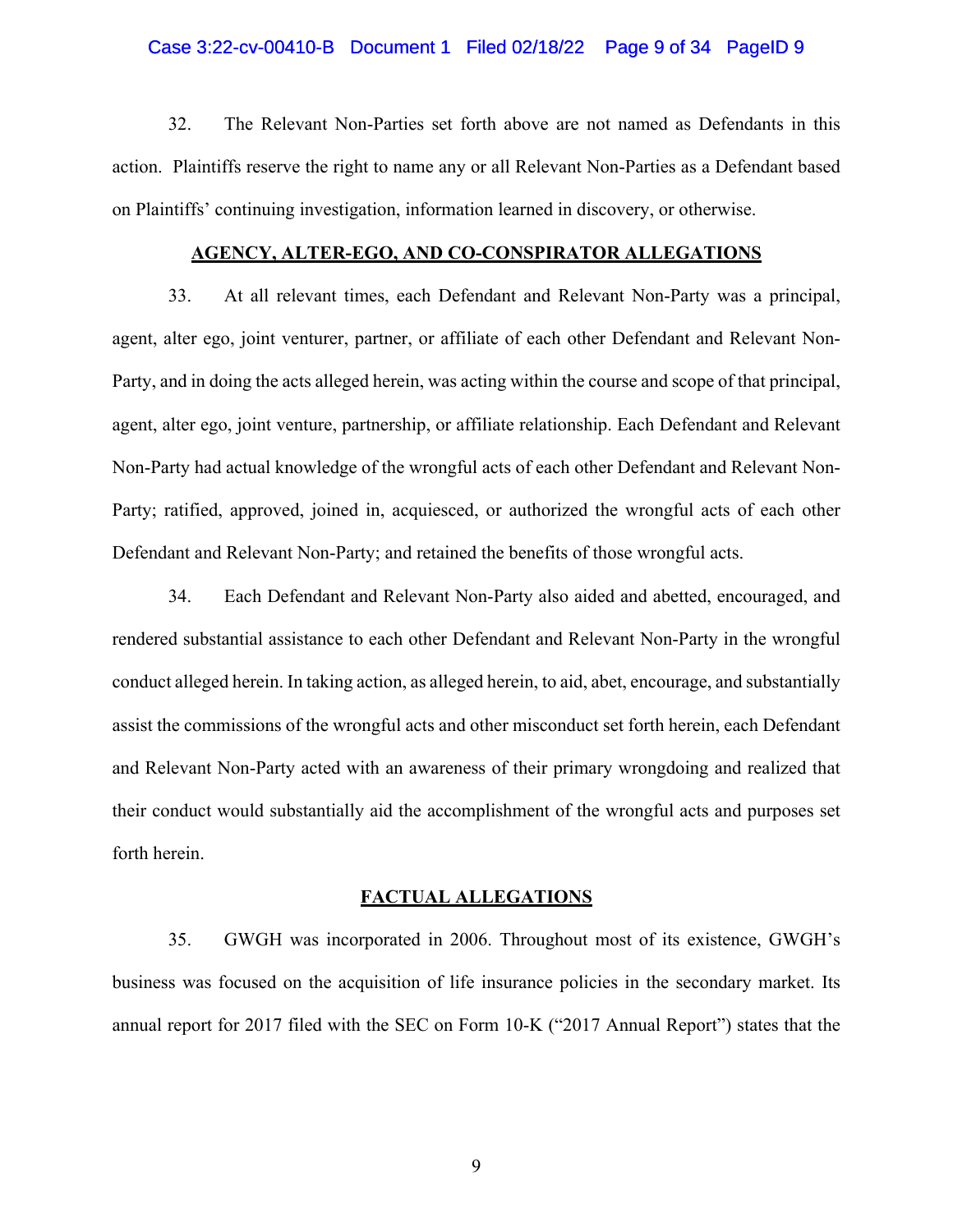## Case 3:22-cv-00410-B Document 1 Filed 02/18/22 Page 10 of 34 PageID 10

fair value of the life insurance policies held by GWGH and its subsidiaries as of December 21, 2017 was approximately \$651 million.

36. GWGH raised capital for the purchase of life insurance policies primarily through the sale of bonds, marketed under the name "L Bonds," to retail investors through a network of broker-deal firms registered with the Financial Industry Regulatory Authority ("FINRA"). During 2017, GWGH raised approximately \$131.8 million from the issuance of L Bonds. GWGH's annual report for the period ended December 31, 2019, filed with the SEC on Form 10-K ("2019 Annual Report"), describes its "world class" financial services platform for distributing its L Bonds: "this platform consists of over one hundred independent broker dealers and several thousand 'independent' financial advisors ('Retail Distribution') who sell the Company's investment products."

37. As of January 2018, GWGH's Chief Executive Officer and Chief Operating Officer were Jon Sabes and Steven Sabes respectively, each of whom was a Director of GWGH. The 2017 Annual Report states that Jon and Steven Sabes were controlling stockholders of GWGH, together beneficially owning or controlling approximately 72% of GWGH's common stock. GWGH's common stock had been listed on the Nasdaq Capital Market ("NASDAQ") since 2014, but the stock was thinly traded. For example, in the month of January 2018, the average daily trading volume of the stock was 8,040 shares. The average closing price of the stock during that month was \$8.66.

## **Diversion of L Bond Investor Funds to Ben LP**

38. On January 18, 2018, GWGH made an 8-K filing with the SEC announcing a socalled strategic relationship with Ben LP. GWGH reported that it was developing a business to provide "mid-to-high net worth individuals trust services and related liquidity products and loans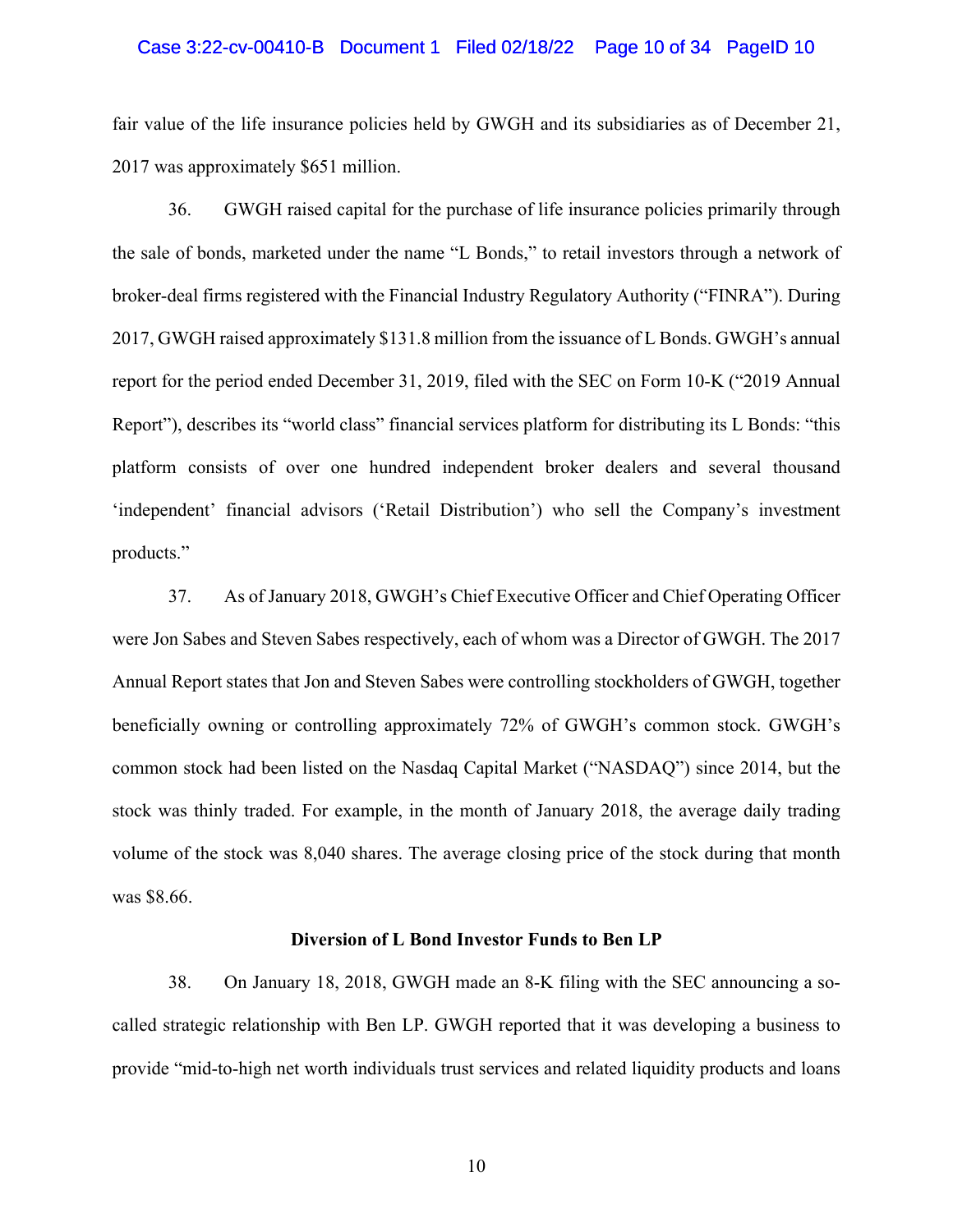## Case 3:22-cv-00410-B Document 1 Filed 02/18/22 Page 11 of 34 PageID 11

for alternative assets and illiquid funds." GWGH further reported that Ben LP was developing "a third business segment, referred to as financial technologies and online platforms, designed to offer clients online financial technologies and platforms for direct access to Ben LP's liquidity products and services."

39. Between August 2018 and December 2019, GWGH entered a series of complex transactions with Ben LP pursuant to which GWGH made a substantial investment in Ben LP and eventually took control of and consolidated it. Through these transactions, approximately \$359 million in cash was transferred from GWGH to Ben LP and its subsidiaries. GWGH raised these funds through the sale of L Bonds, and those sales increased from approximately \$264 million in 2018 to approximately \$403 million in 2019.

40. The first set of transactions was entered in August 2018: (i) GWGH and its subsidiary GWG Life made a commercial loan in the amount of \$200 million to Ben LP ("Commercial Loan"); (ii) Ben LP provided GWGH a promissory note in the amount of \$162.9 million ("Exchangeable Note"); (iii) Ben LP purchased 5 million shares of GWGH convertible preferred stock; (iv) trusts affiliated with Ben LP ("Seller Trusts") delivered to GWGH 4,032,359 common units of Ben LP at an assumed value of \$10 per unit; and (v) GWGH issued L Bonds to the Seller Trusts in the aggregate principal amount of \$403.2 million ("Seller Trust L Bonds").

41. Additional transactions were entered in December 2018: (i) the principal amount of the Commercial Loan was reduced to \$182 million; (ii) the principal amount of the Exchangeable Note was reduced to \$148.2 million; (iii) the principal amount of the Seller Trust L Bonds was reduced to \$366.9 million; (iv) the Seller Trusts refunded \$0.8 million in interest paid on the Seller Trust L Bonds; (v) interest on the Commercial Loan and the Exchangeable Note was added to the principal amount of the Commercial Loan, increasing that principal amount to \$192.5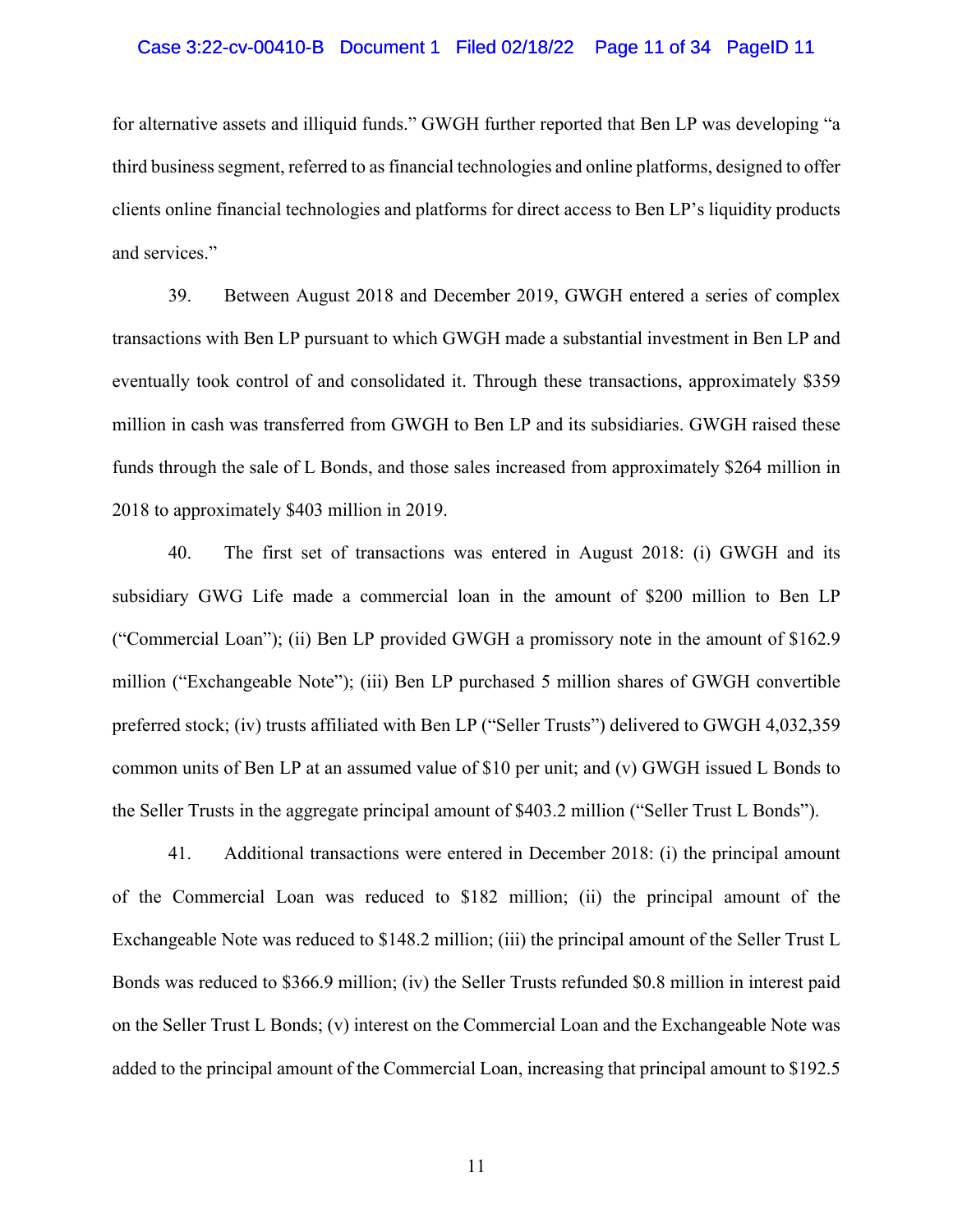## Case 3:22-cv-00410-B Document 1 Filed 02/18/22 Page 12 of 34 PageID 12

million; (vi) the Seller Trusts transferred 21,650,087 common units of Ben LP to GWGH; (vii) GWGH received 14,822,843 common units of Ben LP in exchange for the Exchangeable Note; (viii) GWGH issued 22,013,516 shares of GWGH common stock to the Seller Trusts; and (ix) Ben LP was issued 5 million shares of GWGH common stock in exchange for the 5 million shares of convertible preferred stock that it received in August 2018.

42. The Seller Trust L Bonds had a maturity date of August 9, 2023. The Seller Trusts had the right to require GWGH to repurchase the Seller Trust L Bonds, in whole or part, in or after December 2020, with the repurchase to be made either in cash or through cancellation of outstanding principal and accrued interest on the Commercial Loan, or a portion thereof. The agreements entered between GWGH and Ben LP in 2018 thus contemplated cancellation of the Commercial Loan and additional transfers of cash from GWGH to Ben LP of at least \$166 million by December 2020.

43. In April 2019, Jon and Steven Sabes sold and transferred all of their shares of GWGH common stock to an entity controlled by Defendant Hicks, AltiVerse, in exchange for \$25 million cash and AltiVerse equity interests. Jon and Steven Sabes could not have liquidated their shares on the NASDAQ because the shares were thinly traded as discussed *supra*. Upon information and belief, the \$25 million in cash that AltiVerse used to purchase these shares originated in part from GWGH's transfers of funds to Ben LP and/or its subsidiaries.

44. At the time that they sold their shares to AltiVerse, Jon and Steven Sabes resigned from GWGH's Board, as did the Board's five other Directors. Eleven new Directors were appointed, including Mr. Heppner. Defendant Holland became Chief Executive Officer.

45. In June 2019, GWG Life made a \$65 million loan to six trusts, all of which are subsidiaries of Ben LP (collectively, the "LiquidTrust Borrowers") pursuant to the terms of a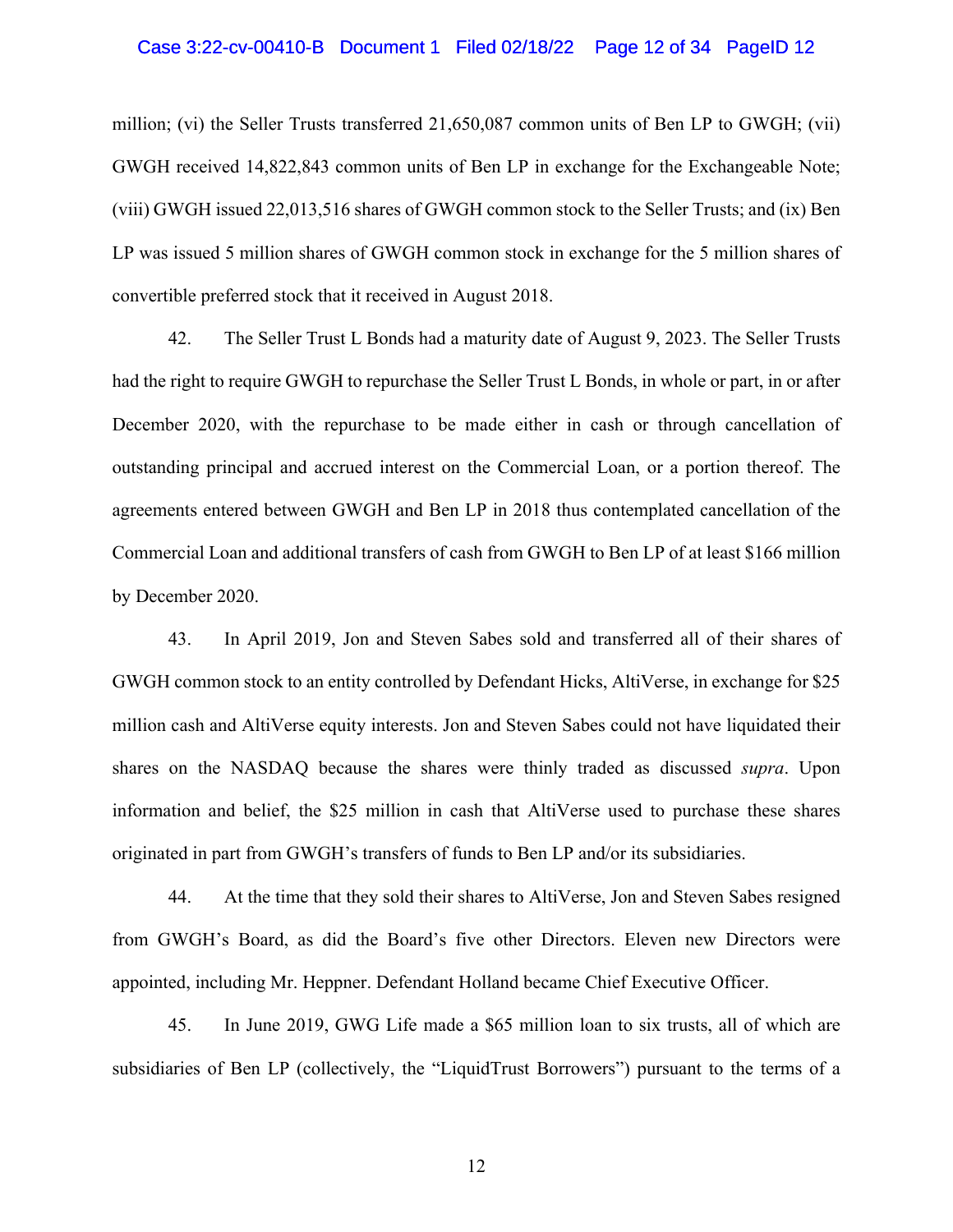## Case 3:22-cv-00410-B Document 1 Filed 02/18/22 Page 13 of 34 PageID 13

promissory note. In November 2019, GWG Life advanced \$15 million of additional loan proceeds to the LiquidTrust Borrowers pursuant to those terms. The stated purpose of this loan was to "further diversify into alternative assets (beyond life insurance) and ancillary businesses and . . . to better position [Ben LP's] balance sheet, working capital and liquidity profile to satisfy anticipated Texas Department of Banking regulatory requirements." In July 2020, the promissory note was converted into a preferred equity interest in a Ben LP affiliate, Beneficient Company Holdings LP ("BCH").

46. Lastly, in December 2019, GWGH transferred \$79 million to Ben LP in exchange for 666,667 common units of Ben LP and an equity interest in BCH. GWGH obtained the right to appoint a majority of the Board of Directors of Ben LP's general partner, Beneficient Management, and therefore obtained control of Ben LP. At this juncture, GWGH began reporting the results of Ben LP and its subsidiaries on a consolidated basis, and Mr. Heppner became a Director and the Chairman of GWGH's Board of Directors.

### **GWGH's Public Statements**

47. GWGH first reported Ben LP's financial information on a consolidated basis in GWGH's 2019 Annual Report. Analysis of GWGH's financial statements—including through comparison of its December 31, 2019 financial statements (post-consolidation) to its September 30, 2019 financial statements (pre-consolidation) in its quarterly report filed with the SEC on Form 10-Q for the period ending September 30, 2019 ("9/30/19 Quarterly Report")—reveal that Ben LP had little or no cash left as of the time of consolidation, and that Ben LP's only significant assets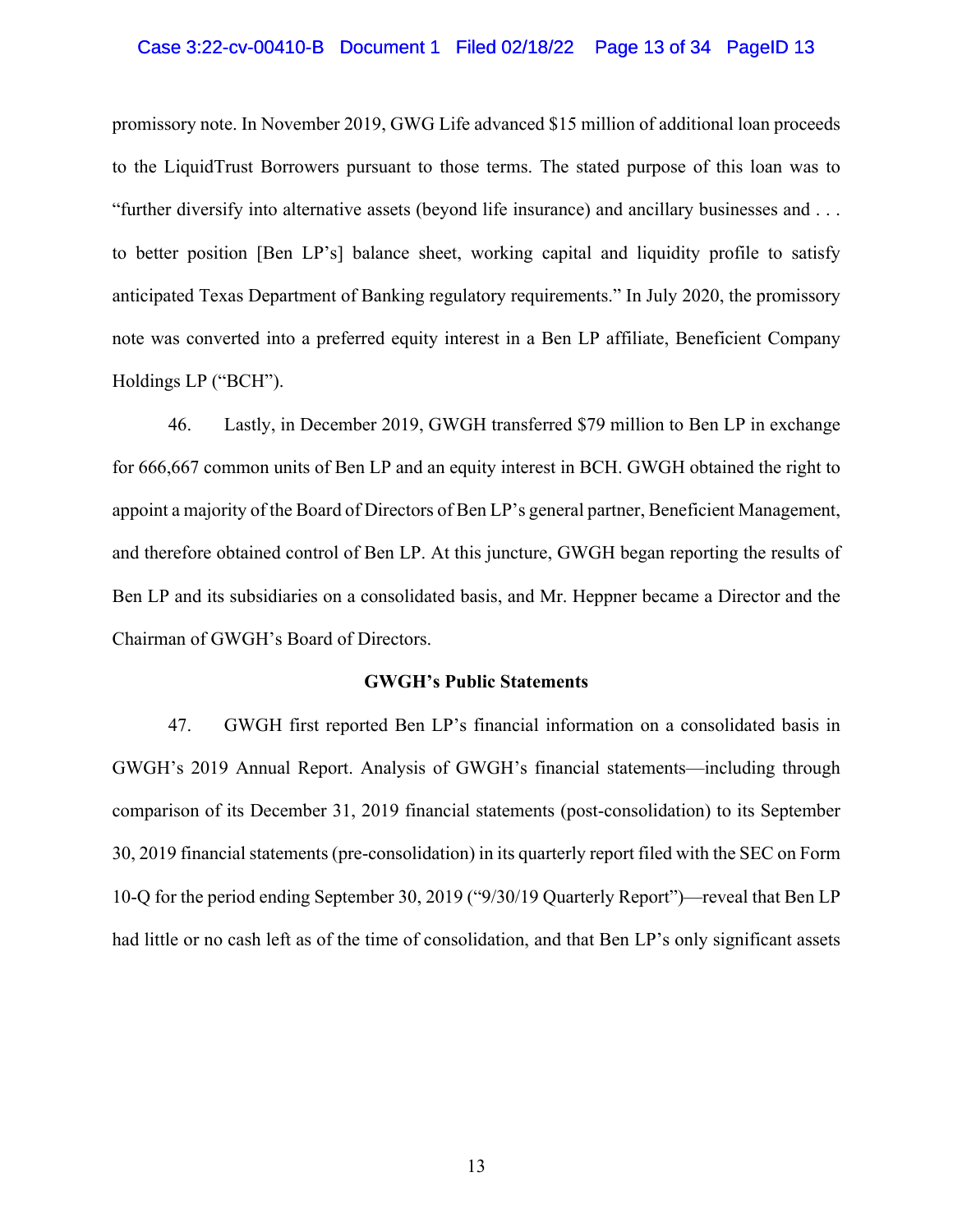## Case 3:22-cv-00410-B Document 1 Filed 02/18/22 Page 14 of 34 PageID 14

were loans receivable in the amount of approximately \$232 million, collateralized by private equity investments.<sup>1</sup>

48. Following consolidation, the LiquidTrust Borrowers were initially treated as unconsolidated entities; financial information for the LiquidTrust Borrowers was not reported by GWGH on a consolidated basis in its 2019 Annual Report. However, after GWGH's auditor changed from Whitley Penn to Grant Thornton LLP, GWGH in July 2021 asked the SEC's Office of the Chief Accountant ("OCA") whether Ben LP was required to consolidate certain trusts, including the LiquidTrust Borrowers. During a July 2021 call, OCA indicated that it would object to treatment by Ben LP of the LiquidTrust Borrowers, among other trusts, as unconsolidated. GWGH was therefore forced to restate its financial statements for the year ending 2019.

49. GWGH's restated financial statements for the year ending December 31, 2019 reported in its annual report for the year ending December 31, 2020 filed with the SEC on Form 10-K on November 5, 2021 ("2020 Annual Report")—reflect adjustments to cash and cash equivalents resulting from treatment of the trusts, including the LiquidTrust Borrowers, as consolidated entities. The restated financial statements reflect an upward adjustment of cash and cash equivalents of approximately \$3 million, and an upward adjustment of restricted cash of approximately \$13 million. Despite GWGH's representation that the purpose of GWG Life's \$80 million in loans to the LiquidTrust Borrowers was to "better position [Ben LP's] balance sheet, working capital and liquidity profile to satisfy anticipated Texas Department of Banking regulatory requirements," the restated financial statements show that little, if any, of those loan proceeds remained in the possession of the LiquidTrust Borrowers, Ben LP, or any of Ben LP's other

<sup>&</sup>lt;sup>1</sup> GWGH's restated financial statements disclosed in its 2020 annual report for the year ending December 31, 2019, reported the value of its private equity-related investments using the net asset value of the private equity investments collateralizing the loans.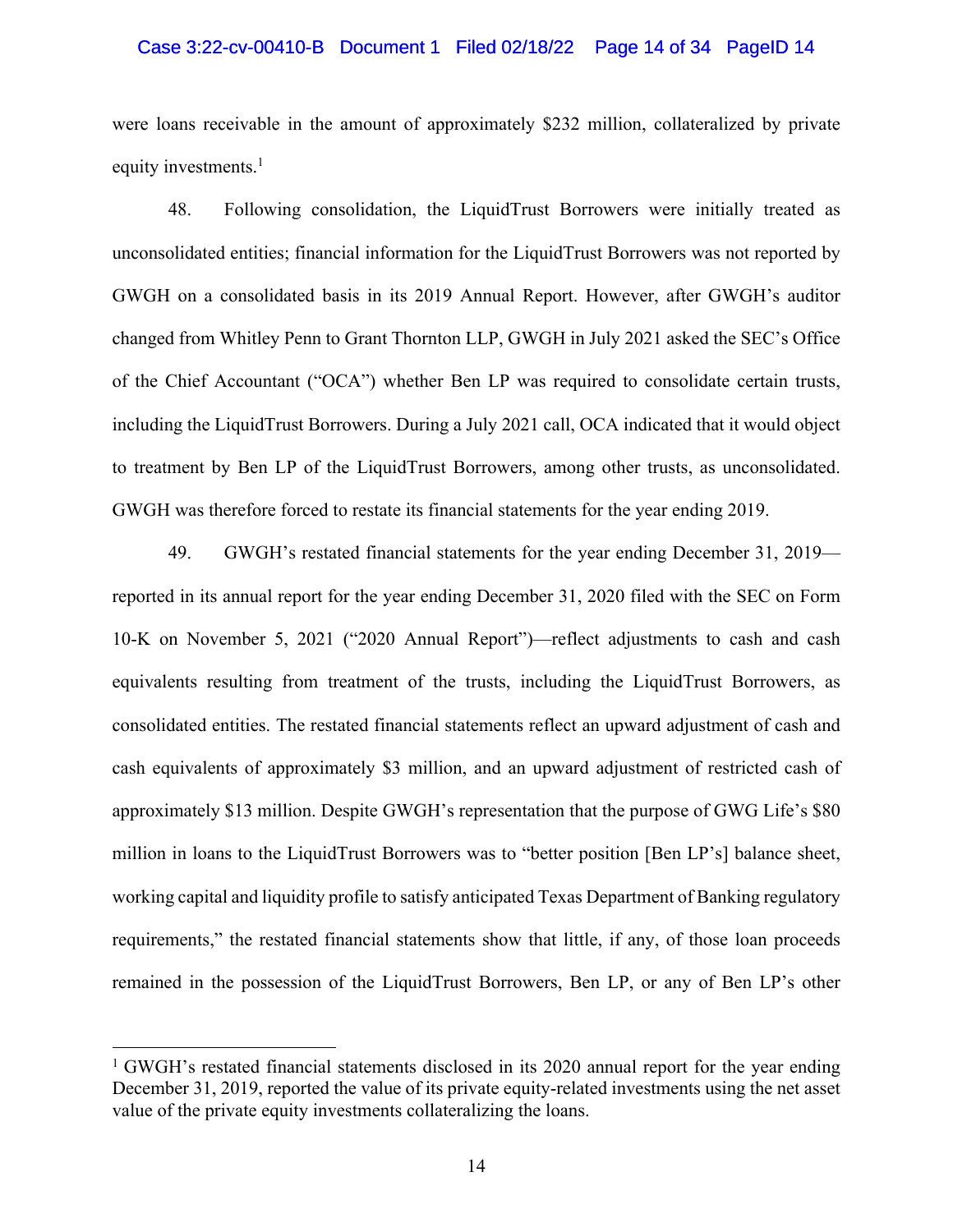## Case 3:22-cv-00410-B Document 1 Filed 02/18/22 Page 15 of 34 PageID 15

subsidiaries as of December 31, 2019. By then, all or most of the proceeds of the \$80 million loans to the LiquidTrust Borrowers had been transferred to insiders.

50. GWGH's 2019 Annual Report states that Ben LP was indebted to an entity affiliated with Mr. Heppner, HCLP Nominees, LLC ("HCLP"), in the amount of approximately \$153 million. That \$153 million debt did not result from *bona fide* lending from the Heppnercontrolled HCLP entity to Ben LP or its subsidiaries. As noted *supra*, the assets held by Ben LP and its subsidiaries at the time of the consolidation consisted primarily of a \$232 million loan receivable.

51. In connection with the consolidation of Ben LP and GWGH, an intercreditor agreement was entered between GWG Life and HCLP pursuant to which GWG Life's loans to the LiquidTrust Borrowers (affiliates of Ben LP) totaling \$80 million were subordinated to HCLP's \$153 million loan to Ben LP. As discussed *supra*, in July 2020, the promissory note accompanying GWG Life's loans to the LiquidTrust Borrowers was converted to a preferred equity interest in BCH.

52. In May 2020, Ben LP executed a term sheet to amend its credit agreements with HCLP, and Ben LP amended those agreements in August 2020. Pursuant to the amendments, Ben LP made a \$28.6 million payment to HCLP in July 2020, a \$25.0 million payment to HCLP in September 2020, and a \$25.0 million payment to HCLP in December 2020. The final maturity date of HCLP's loan to Ben LP was March 31, 2022. As of September 30, 2021, the balance of this loan was approximately \$77 million.

53. The pace of GWGH's capital raising through the sale of L Bonds accelerated, increasing from approximately \$264 million in 2018 to approximately \$403 million in 2019, and to approximately \$440 million in 2020. At the time the LBO was suspended on April 16, 2021,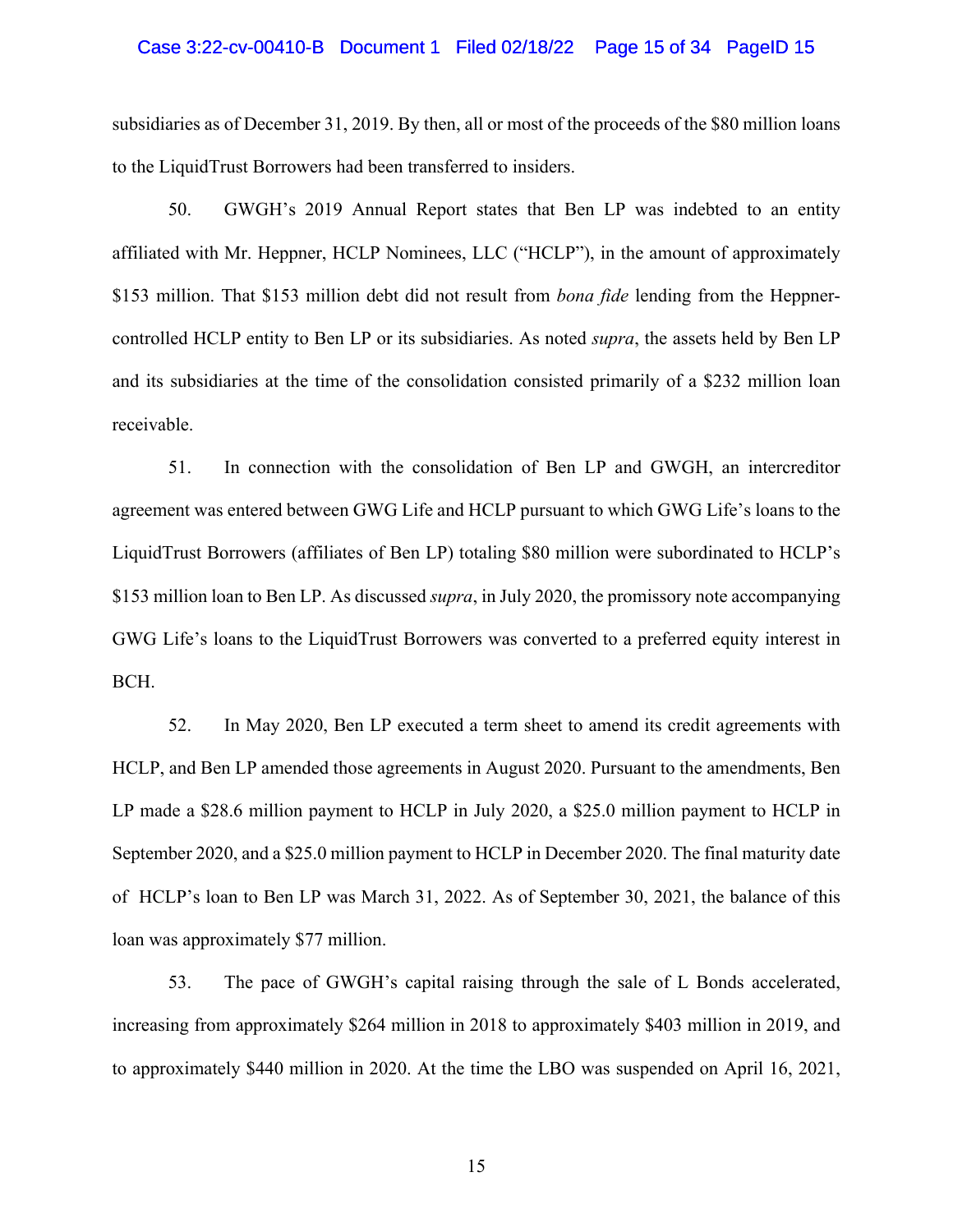## Case 3:22-cv-00410-B Document 1 Filed 02/18/22 Page 16 of 34 PageID 16

GWGH was on pace to raise over \$500 million in 2021. Despite these increases, only a small percentage of the funds raised were used to develop Ben LP's business or to make investments consistent with Ben LP's business objectives, and no capital was set aside for future investment.

54. Thus, even as GWGH continued raising hundreds of millions of dollars through L Bond offerings, only a small portion of the funds was used as represented to investors. The rest almost all of the money invested by Plaintiffs and the Class—was diverted, including for Defendant Heppner's personal benefit.

55. GWGH was forced to discontinue the LBO offering on April 16, 2021, after failing to file its 2020 Annual Report with the SEC by its March 2021 deadline as a result of its accounting problems.

#### **The Scheme Collapses**

56. Mr. Heppner resigned from GWGH's Board of Directors effective June 14, 2021.

57. Between March 2021 and September 2021, GWGH obtained loan proceeds from an existing secured creditor, LNV Corporation ("LNV"), a subsidiary of Beale Bank USA, and from an additional creditor, National Founders LP ("NF"). GWGH reported that the combined balance of its loans from LNV and NF increased from approximately \$194 million to approximately \$328 million between December 31, 2020 and September 30, 2021.

58. In an August 11, 2021 filing with the SEC on Form 8-K that disclosed the credit facility with NF, GWGH reported that it had provided a security interest, in connection with the credit facility, in substantially all of GWGH's remaining life insurance policies not pledged under its credit facility with LNV. GWGH had pledged its entire \$790 million portfolio of life insurance policies as loan collateral for LNV and NF.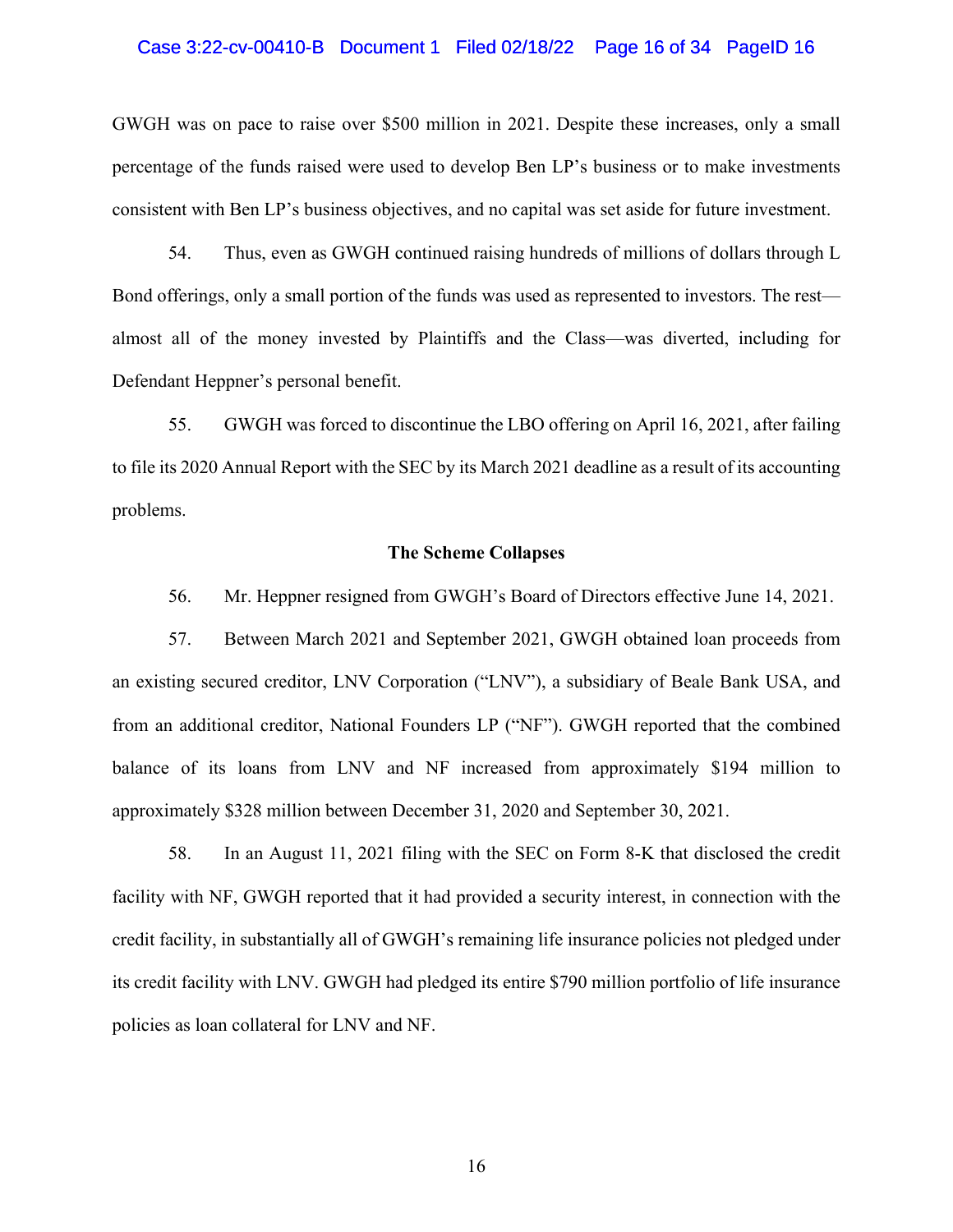## Case 3:22-cv-00410-B Document 1 Filed 02/18/22 Page 17 of 34 PageID 17

59. In an August 25, 2021 filing with the SEC on Form 8-K, GWGH announced it had entered a non-binding term sheet with Ben LP and certain of its affiliates outlining a series of transactions which, if completed, would result in Ben LP no longer being a consolidated subsidiary of GWGH. In a subsequent November 12, 2021 filing with the SEC on Form 8-K, GWGH announced that definite agreements had been executed, and that by November 29, 2021 at the latest, Ben LP would become independent.

60. In connection with this spin off, Ben LP agreed to "pay off" the Commercial Loan, which had a balance of approximately \$202 million, by issuing GWGH approximately 19 million units of common limited partnership of Ben LP. These units have little value in relation to the \$202 million loan balance, as GWGH already owned approximately 89% of Ben LP's outstanding units of common limited partnership, and Ben LP owned relatively little in assets.

61. On November 5, 2021, GWGH filed its 2020 Annual Report with the SEC. GWGH therein announced that it had been served a subpoena by the SEC in October 2020 relating to a non-public fact-finding investigation:

> On October 6, 2020, [GWGH] received a subpoena to produce documents from the Chicago office of the SEC's Division of Enforcement, informing the Company of the existence of a non-public, fact-finding investigation into [GWGH]. Since the initial subpoena, the Company has received subsequent subpoenas from the SEC for additional information. The requested information from the SEC has primarily related to [GWGH's] investment products, including its L Bonds, as well as various accounting matters, among them, the consolidation for financial reporting purposes of [Ben LP] by [GWGH], goodwill valuation, and the accounting related to the ExAlt Trusts, related party transactions, life insurance policies, and the calculation of the debt-coverage ratio. We are cooperating fully with the SEC in connection with its investigation. Investigations of this nature are inherently uncertain, and their results cannot be predicted. Regardless of the outcome, the SEC investigation may have an adverse impact on us because of fines, legal costs, other expenses, diversion of management resources, and other factors. **The investigation could also result in reputational harm to the Company and may have a material adverse effect on the Company's current and future business activities and its ability to raise**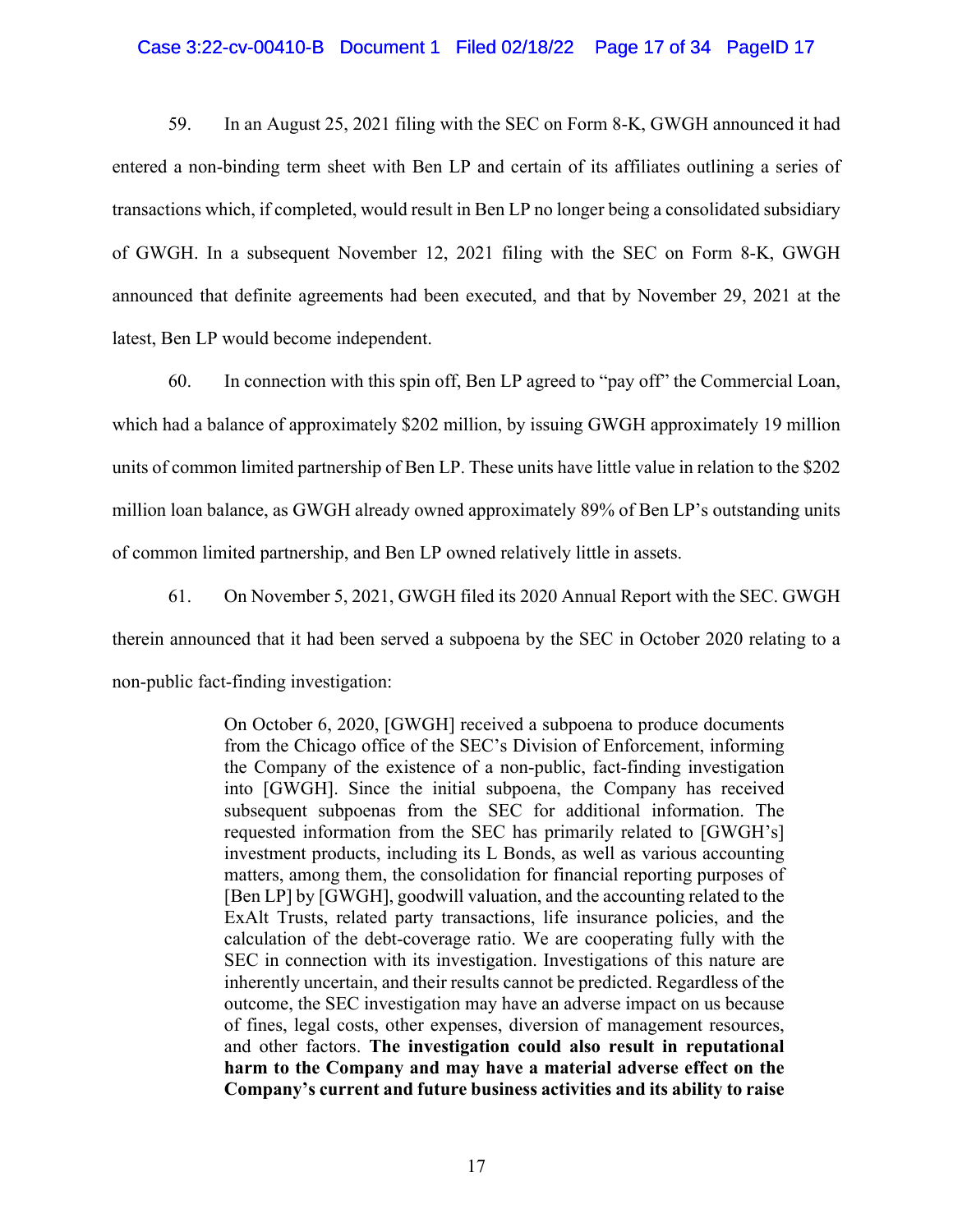**capital through the sale of L Bonds and equity securities. As a result, the failure to raise enough capital to meet our cash needs could have a material adverse effect on our operations and the value of our securities.** (Emphasis added.)

62. GWGH attempted to resume the LBO after filing its 2020 Annual Report in November 2021 but was unable to effectively do so.

63. On January 18, 2022, GWGH filed an 8-K with the SEC announcing that it had hired counsel as a "restructuring legal advisor to assist the Company's Board of Directors and management in evaluating alternatives with respect to its capital structure." GWGH further disclosed "it did not make the January 15, 2022 interest payment of approximately \$10.35 million and principal payments of approximately \$3.25 million with respect to its L Bonds." In addition, GWGH announced that it had elected to voluntarily discontinue the LBO effective January 10, 2022.

64. GWGH's January 18, 2022 8-K filing also stated: (i) the Company is permitted a 30-day grace period to make the interest and principal payments to investors; (ii) in the event that the Company does not make the payments within the grace period, an event of default under the indenture will result, and trustee may elect to accelerate the L Bonds causing them to be immediately payable; and (iii) payment of principal and interest on the L Bonds is subject to the subordination provisions of the Indenture for the benefit of holders of Senior Debt.

65. On February 14, 2022, GWGH filed with the SEC an Investor Communication attached as an exhibit to an 8-K. This communication stated that GWGH would be unable to make the payments on the L Bonds within the grace period, and that GWGH would notify L Bond holders if and when L Bond would be able to make any future payments.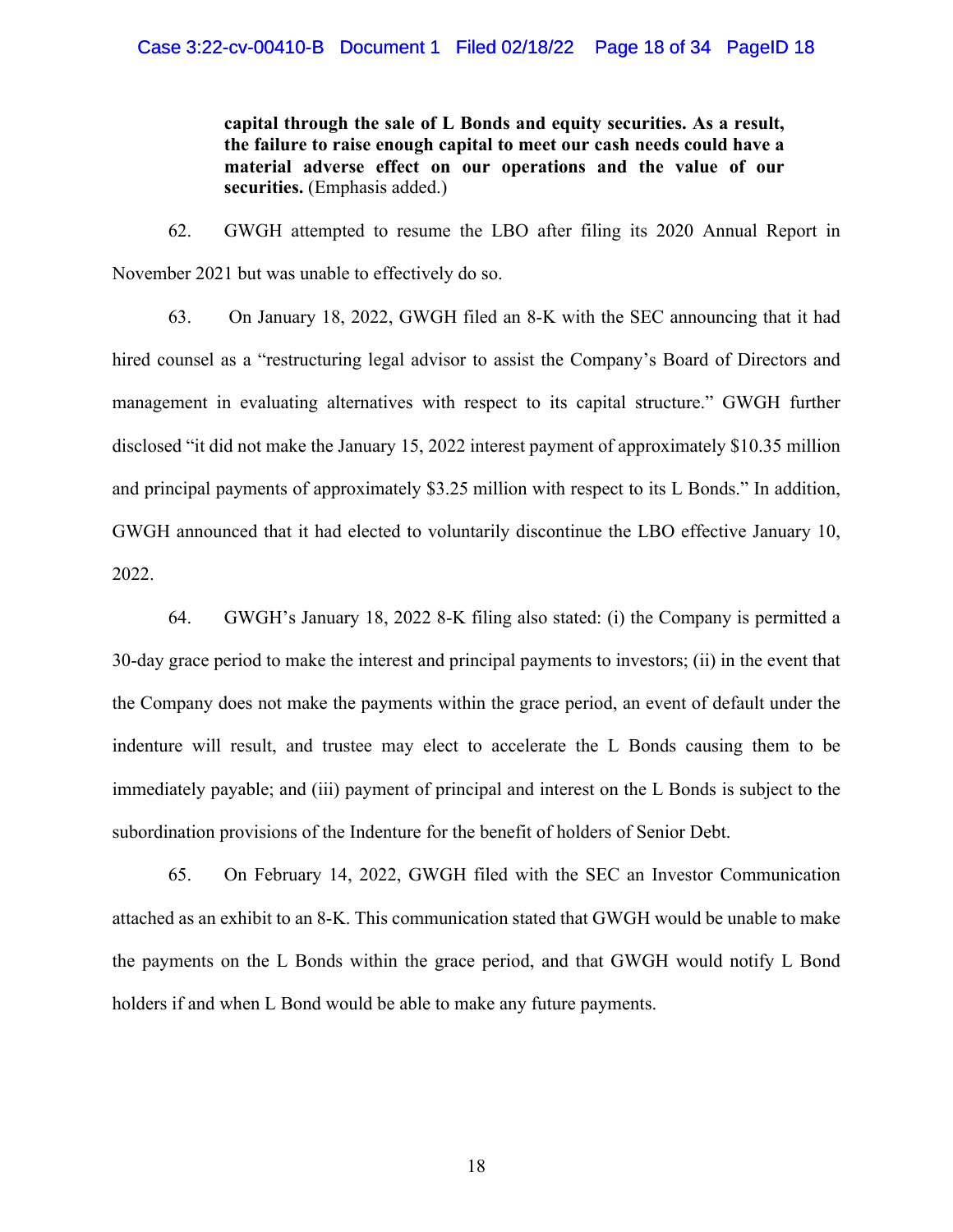## Case 3:22-cv-00410-B Document 1 Filed 02/18/22 Page 19 of 34 PageID 19

#### **The Misleading June 2020 Registration Statement**

66. On or about March 30, 2020, GWGH filed with the SEC a Registration Statement on Form S-1 for the LBO. On or about May 15, 2020, GWGH filed an Amendment to the Registration Statement as Amendment No. 1 to Form S-1. On June 3, 2020, the SEC declared the Registration Statement effective, and on or about June 5, 2021, GWGH filed the final Prospectus for the LBO which forms part of the June 2020 Registration Statement. The June 2020 Registration Statement incorporates by reference certain GWGH SEC filings including the 2019 Annual Report.

67. Whitley Penn audited the consolidated financial statements of GWGH and its subsidiaries for the year ending December 31, 2019, as disclosed in the 2019 Annual Report, and incorporated by reference in the June 2020 Registration Statement. Whitley Penn likewise audited the effectiveness of GWGH's internal controls over financial reporting as of December 31, 2019. The June 2020 Registration Statement states that the financial statements were incorporated in reliance on the report of Whitley Penn pertaining to such financial statements and the effectiveness of GWGH's internal controls over financial reporting.

68. Emerson Equity was the dealer manager for the L Bonds in the LBO for purposes of the Securities Act. The L Bonds were offered and sold on a best-efforts basis by Emerson Equity, which received selling commissions ranging from 0.75% to 5.00% of the principal amount of L Bonds sold, depending on the bonds' maturity date, among other compensation.

69. In August 2020, GWGH began offering and selling the L Bonds pursuant to the June 2020 Registration Statement. Between August 2020 and April 2021, GWGH issued over \$350 million in L Bonds.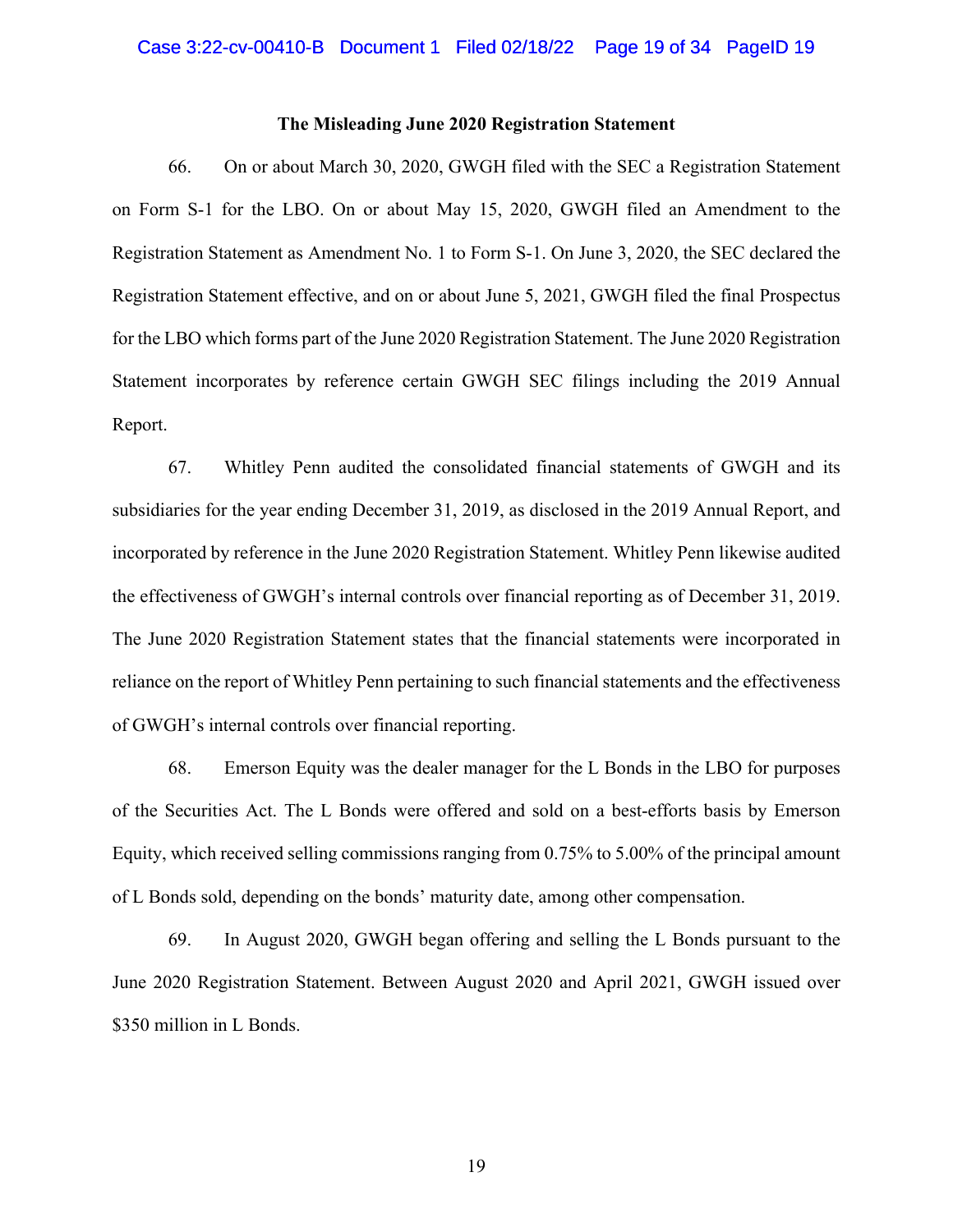70. The June 2020 Registration Statement was negligently prepared. It contained untrue statements of material facts or omitted to state other facts necessary to make the statements made not misleading. The June 2020 Registration Statement's false and misleading statements relating to the transactions with Ben LP include:

- [GWGH] completed the transactions with [Ben LP] to provide the Company with a significant increase in assets and common shareholders' equity;
- We intend to use the net proceeds from this offering to grow our alternative asset exposure, including through investments in [Ben LP] in the form of equity investments and/or loans to [Ben LP] or related entities; and
- In the second quarter of 2019, we completed an expansion of the strategic relationship with [Ben LP], which was a transformational event for both organizations that is expected to create a unified platform uniquely positioned to provide an expanded suite of products, services and resources for investors and the financial professionals who assist them. [GWGH] and [Ben LP] intend to collaborate extensively and capitalize on one another's capabilities, relationships and services.

The statement that GWGH intended to use the net proceeds from this offering "to grow our alternative asset exposure, including through investments in Ben LP in the form of equity investments and/or loans to Ben LP and related entities," was false and misleading. Only a small percentage of the offering proceeds was being used for these purposes as of this time. Further, the statement that the "expansion of the strategic relationship with [Ben LP] . . . is expected to create a unified platform uniquely positioned to provide an expanded suite of products, service and resources for investors" materially misrepresented Ben LP's business prospects and ability to achieve those objectives. As discussed *supra*, even though the pace of GWGH's capital raising through the LBO had increased dramatically between 2018 and 2020, GWGH had little cash available to make investments in Ben LP's business after servicing the L Bonds and other debt, making loan payments to a Heppner-controlled entity, and paying overhead expenses.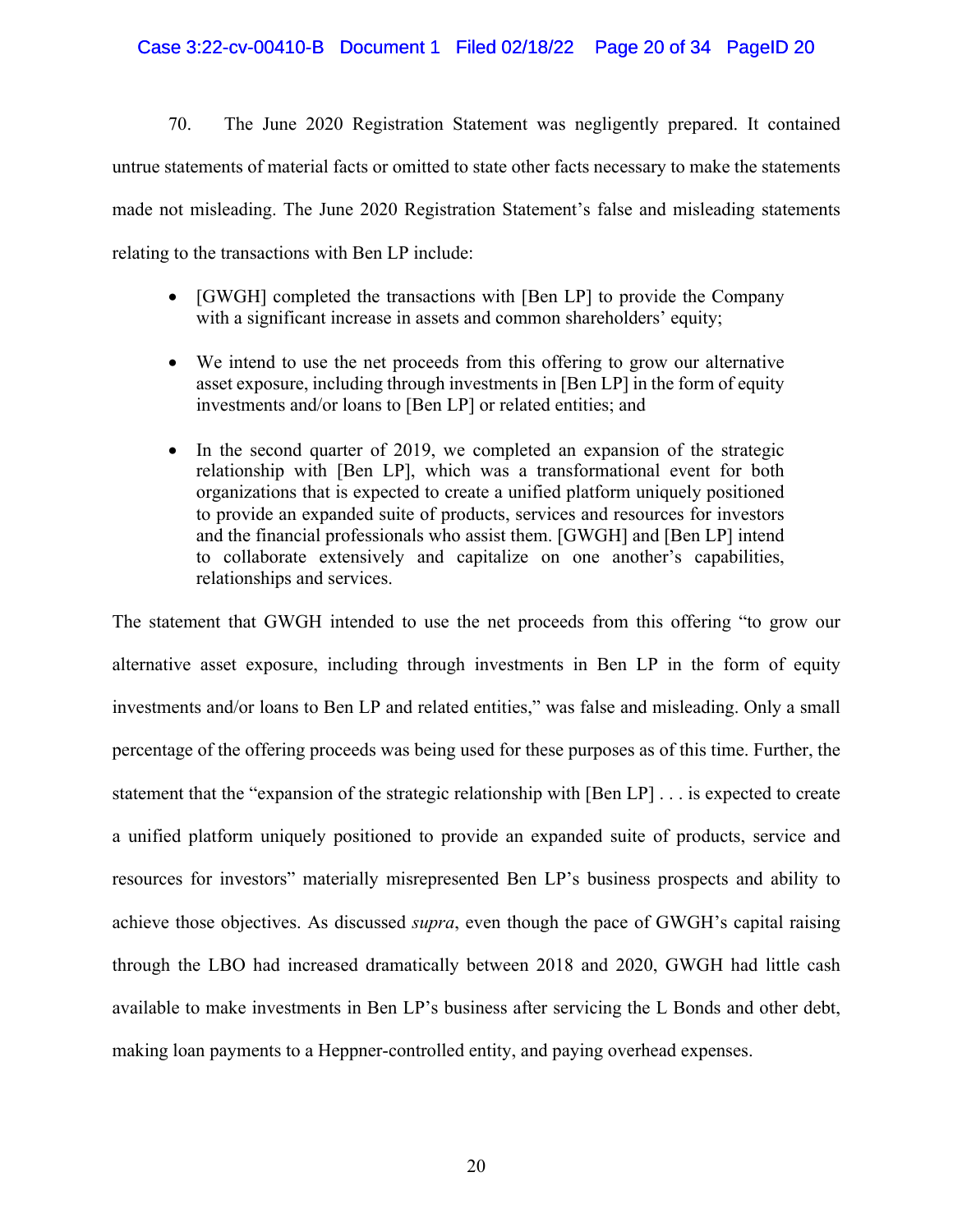71. According to the June 2020 Registration Statement, Ben LP planned to operate

three potentially high-value, high-margin lines of business:

- Private Trust Lending & Liquidity Products. Through Beneficient Capital Company, L.L.C. ("BCC"), Beneficient provides a unique suite of private trust, lending and liquidity products focused on bringing liquidity to owners of professionally managed alternative assets. Beneficient's innovative liquidity solutions are designed to serve mid-to-high net worth ("MHNW") individuals, small-to-mid sized ("STM") institutions, and asset managers who have historically possessed few attractive options to access early liquidity from their alternative assets. Beneficient targets MHNW clients with \$5 million to \$30 million in net worth and STM institutional clients typically holding less than \$1 billion in assets.
- Trust and Custody Services. Through Beneficient Administrative and Clearing Company, L.L.C. ("BACC") and (subject to capitalization) through PEN Indemnity Insurance Company, LTD ("PEN"), Beneficient plans, in the future, to market retirement funds, custody and clearing of alternative assets, and trustee and insurance services for covering risks attendant to owning or managing alternative assets.
- Financial Technology. Through Ben Markets Management Holdings, L.P., formerly called ACE Portal, L.L.C. ("ACE"), Beneficient plans in the future to provide online portals and financial technologies for the trading and financing of alternative assets.

The above-referenced representations are materially false and misleading. GWGH had little capital available to develop these business lines notwithstanding that its pace of capital raising through the LBO had increased dramatically between 2018 and 2020.

72. The June 2020 Registration Statement also misrepresented the purpose of the loans that GWG Life made to the LiquidTrust Borrowers between June 2019 and November 2019, stating that the lending aimed to "further diversify into alternative assets (beyond life insurance) and ancillary businesses and was intended to better position [Ben LP's] balance sheet, working capital and liquidity profile to satisfy anticipated Texas department of banking regulatory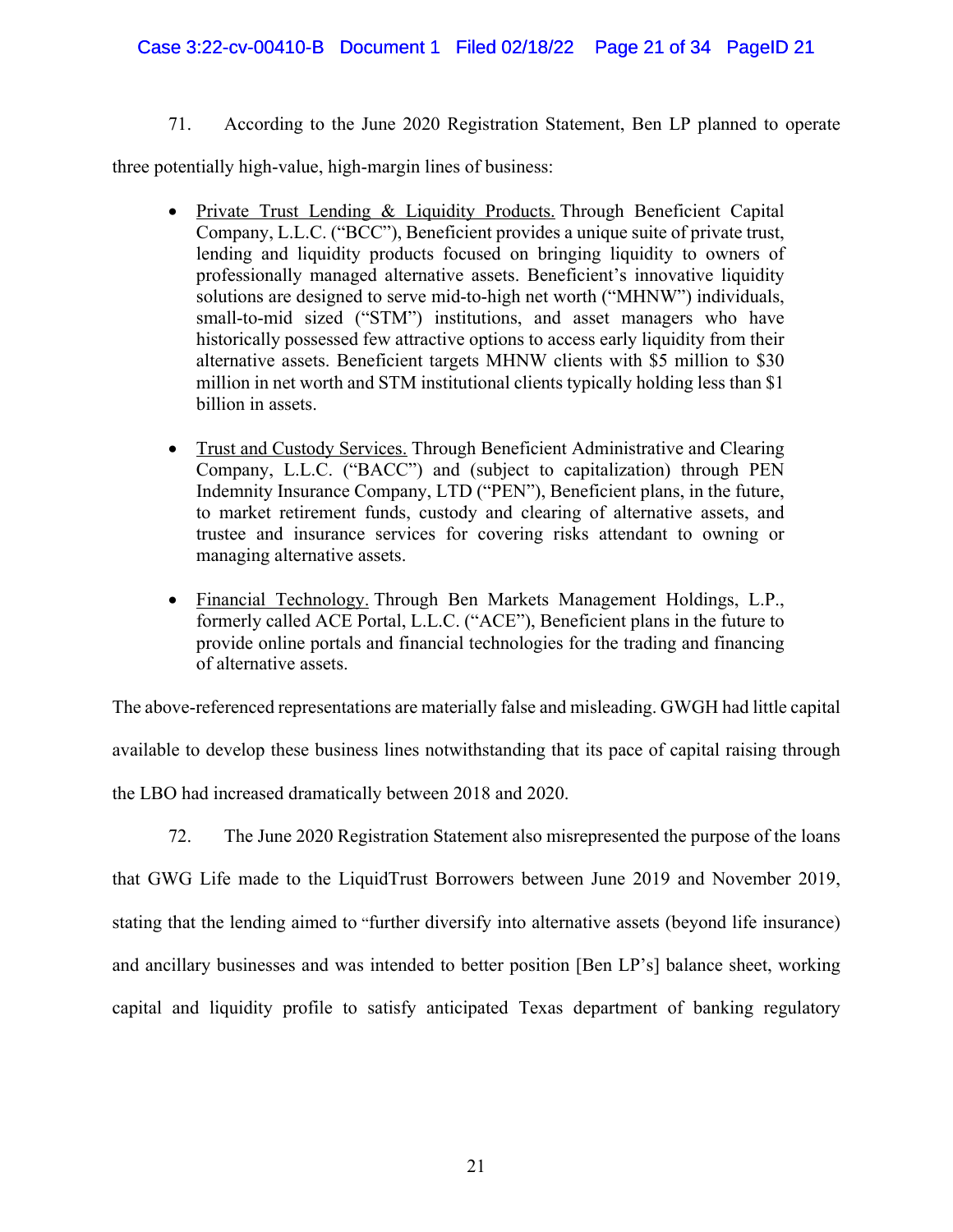## Case 3:22-cv-00410-B Document 1 Filed 02/18/22 Page 22 of 34 PageID 22

requirements."2 As discussed *supra*, the funds were not actually used to position Ben LP's "balance sheet, working capital and liquidity profile to satisfy anticipated Texas department of banking regulatory requirements." By December 31, 2019, the \$80 million of loan proceeds was no longer in the possession of the LiquidTrust Borrowers, Ben LP or any of its other subsidiaries.

73. The June 2020 Registration Statement incorporated by reference the 2019 Annual Report, which contained numerous material financial misrepresentations and omissions, leading to an SEC investigation and the restatement in November 2021 of GWGH's 2019 financial statements.

74. As discussed *supra*, GWGH disclosed in its 2020 Annual Report, filed on November 5, 2021, that it was served by the SEC with a subpoena requesting documents relating to the LBO and its accounting practices, among other matters, in connection with the SEC's nonpublic investigation of it. GWGH further disclosed:

> The investigation could also result in reputational harm to the Company and may have a material adverse effect on the Company's current and future business activities and its ability to raise capital through the sale of L Bonds and equity securities. As a result, the failure to raise enough capital to meet our cash needs could have a material adverse effect on our operations and the value of our securities.

75. GWGH thus acknowledged that the SEC's investigation could have a material adverse effect on the value of the L Bonds that GWGH was selling pursuant to the June 2020 Registration Statement. Notwithstanding that GWGH received the subpoena in October 2020, GWGH failed to disclose the existence of the SEC investigation or its receipt of the subpoena in its Prospectus Supplement No. 2 to the June 2020 Prospectus (filed with the SEC on November

 $2$  This statement was contained within the 2019 Annual Report, which the June 2020 Registration Statement incorporated by reference.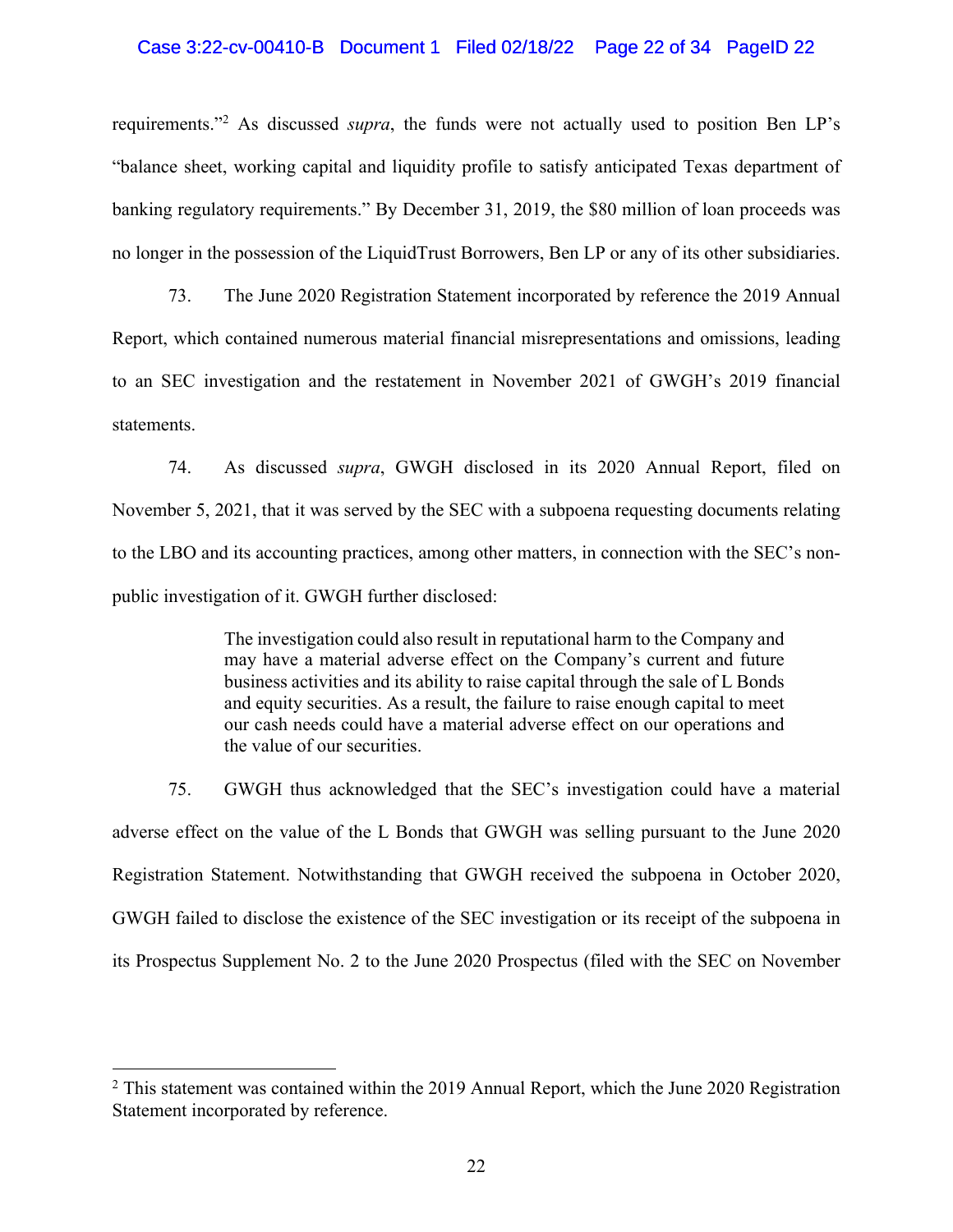## Case 3:22-cv-00410-B Document 1 Filed 02/18/22 Page 23 of 34 PageID 23

23, 2020) or in any other public filing until it belatedly filed its 2020 Annual Report on November 5, 2021.

76. After being served with the SEC subpoena in October 2020, GWGH raised over \$200 million through the LBO.

77. Certain accounting issues that are subjects of the SEC investigation, including the consolidation for financial reporting purposes of Ben LP by GWGH, were a direct cause of GWGH's inability to timely file its 2020 Annual Report. GWGH's missed deadline for filing of its 2020 Annual Report was the reason that GWGH was forced to discontinue the LBO in April 2021. The discontinuation of the LBO, in turn, has left GWGH unable to fulfill its obligations to L Bond holders.

78. Through the actions detailed above, Mr. Heppner defrauded GWGH and investors in the L Bonds by engineering GWGH's capital-raising platform to enrich himself and his affiliated entities, in a scheme that would inevitably collapse. The June 2020 Registration Statement was materially false and misleading including because it omitted disclosure of Mr. Heppner's scheme to defraud.

#### **CLASS ACTION ALLEGATIONS**

79. Plaintiffs bring this action as a class action on behalf of a class consisting of all persons who purchased L Bonds directly in the LBO (the "Class"). Excluded from the Class are Defendants and their family members, the officers and directors and affiliates of Defendants, at all relevant times, members of their immediate families and their legal representatives, heirs, successors or assigns, and any entity in which Defendants have or had a controlling interest.

80. The members of the Class are so numerous that joinder of all members is impracticable. While the exact number of Class members is unknown to Plaintiffs at this time and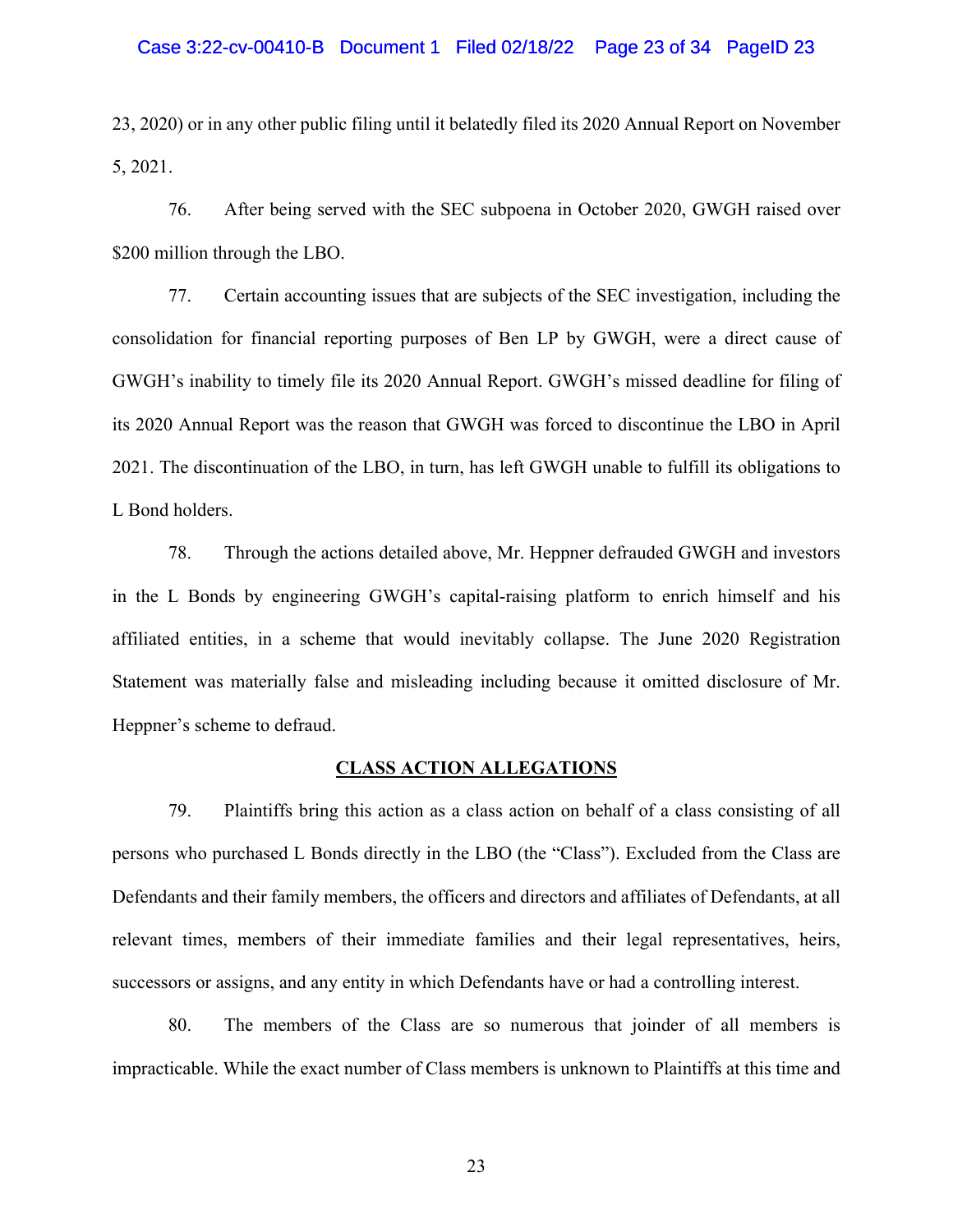## Case 3:22-cv-00410-B Document 1 Filed 02/18/22 Page 24 of 34 PageID 24

can only be ascertained through appropriate discovery, Plaintiffs believe that there are at least hundreds of members in the proposed Class. Class members may be identified from records maintained by GWGH or its transfer agent and may be notified of the pendency of this action by mail, using a form of notice similar to that customarily used in securities class actions.

81. Plaintiffs' claims are typical of the claims of the members of the Class as all members of the Class are similarly affected by Defendants' wrongful conduct in violation of federal law described herein.

82. Plaintiffs will fairly and adequately protect the interests of the members of the Class, and have retained counsel competent and experienced in class and securities litigation.

83. Common questions of law and fact exist as to all members of the Class and predominate over any questions solely affecting individual members of the Class. Among the questions of law and fact common to the Class are:

- (a) whether Defendants violated the Securities Act;
- (b) whether the June 2020 Registration Statement was negligently prepared and contained inaccurate statements of material fact and omitted material information required to be stated therein; and
- (c) to what extent the members of the Class have sustained damages and the proper measure of damages.

84. A class action is superior to all other available methods for the fair and efficient adjudication of this controversy, as joinder of all members is impracticable. Moreover, as the damages suffered by individual Class members may be relatively small, the expense and burden of individual litigation would prevent members of the Class from individually redressing the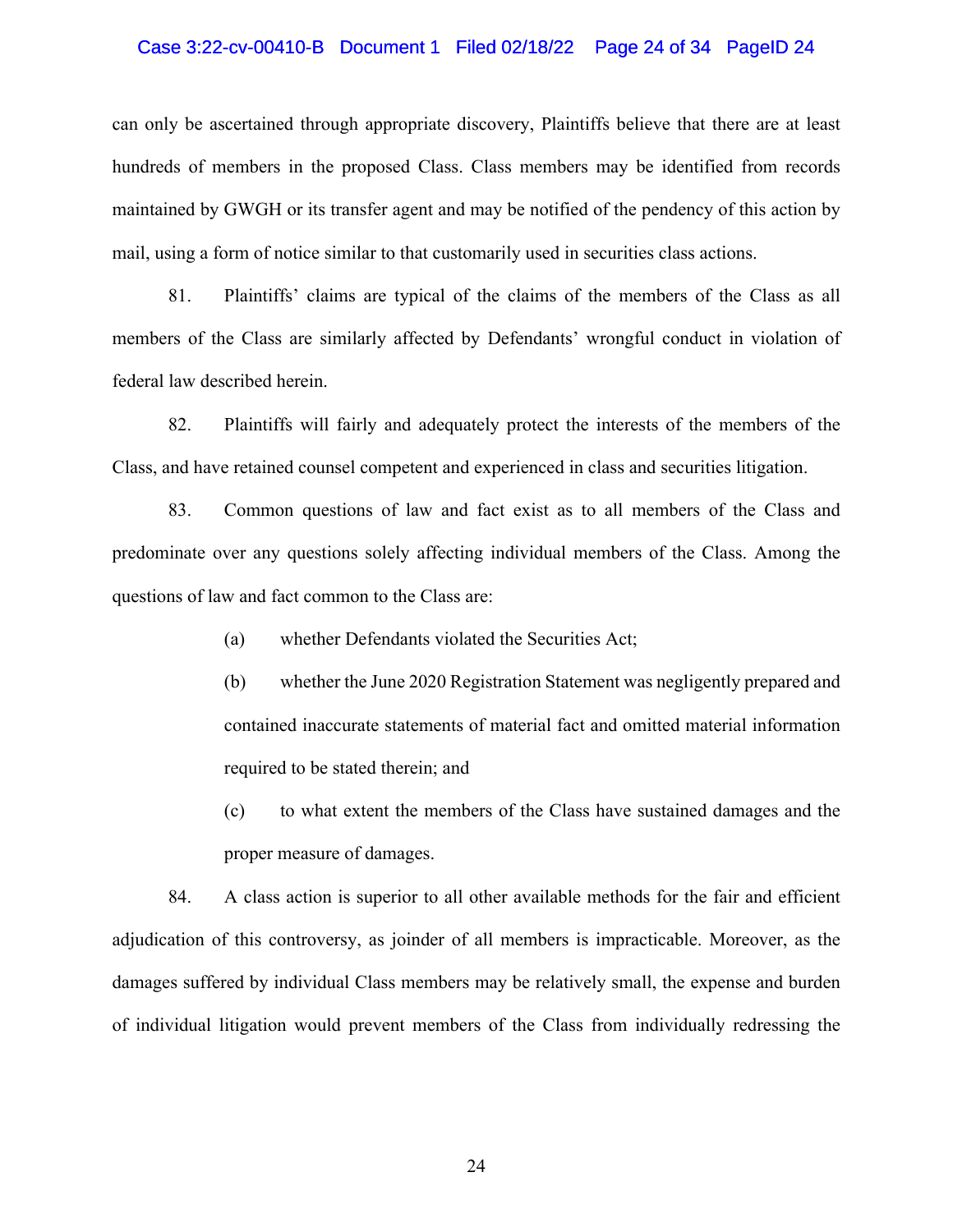wrongs done to them. There will be no difficulty in the management of this action as a class action, and a class action provides economies of scale and supervision by a single court.

## **COUNT I Violation of § 11 of the Securities Act Against GWGH and the Individual Defendants**

85. Plaintiffs repeat and reallege each and every allegation set forth above.

86. This Count is brought pursuant to § 11 of the Securities Act, 15 U.S.C. § 77k, on behalf of the Class against GWGH and the Individual Defendants.

87. As set forth above, the June 2020 Registration Statement was inaccurate and misleading, contained untrue statements of material facts, omitted to state other facts necessary to make the statements made not misleading, and omitted to state material facts required to be stated therein.

88. Defendant GWGH is the issuer of the L Bonds issued and sold pursuant to the June 2020 Registration Statement. As the issuer, GWGH is strictly liable to Plaintiffs and the Class under § 11 for the material misrepresentations and omissions in the June 2020 Registration Statement.

89. The Individual Defendants each signed or were named as directors in the June 2020 Registration Statement. As such, each is strictly liable for the material misrepresentations and omissions contained in the June 2020 Registration Statement. Each Individual Defendant had a duty to make a reasonable and diligent investigation of the truthfulness and accuracy of the statements contained in the June 2020 Registration Statement and ensure that they were true and accurate, that there were no omissions of material facts that would render the Registration Statement misleading, and that the document contained all facts required to be stated therein. In the exercise of reasonable care, the Individual Defendants should have known of the material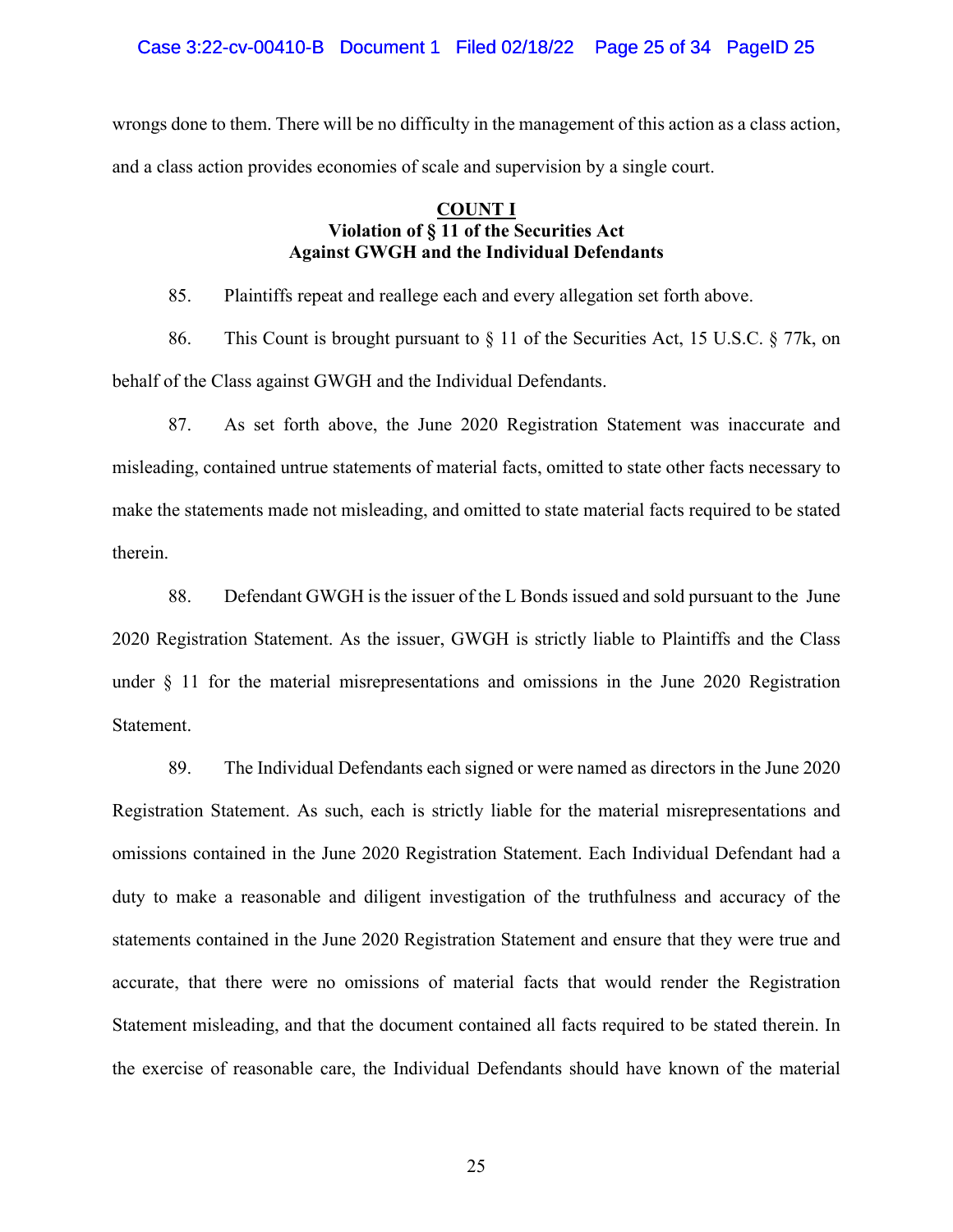## Case 3:22-cv-00410-B Document 1 Filed 02/18/22 Page 26 of 34 PageID 26

misrepresentations and omissions contained in the June 2020 Registration Statement and should have known of the omissions of material facts necessary to make the statements made therein not misleading or otherwise required to be stated therein. Accordingly, the Individual Defendants are liable to Plaintiffs and the Class under Section 11 for the material misrepresentations and omissions in the June 2020 Registration Statement.

90. None of the Defendants made a reasonable investigation or had reasonable grounds for the belief that the statements contained in the June 2020 Registration Statement were true and without omissions of any material facts and were not misleading.

91. By reason of the conduct herein alleged, each Defendant violated, and/or controlled a person who violated, § 11 of the Securities Act.

92. Plaintiffs acquired L Bonds pursuant to the LBO.

93. Plaintiffs and the Class have sustained damages. The value of the L Bonds has substantially declined as a result of Defendants' violations.

94. At the time of their purchases of L Bonds, Plaintiffs and other members of the Class were without knowledge of the facts concerning the wrongful conduct alleged herein and could not have reasonably discovered those facts prior to the disclosures discussed herein. Less than one year has elapsed from the time that Plaintiffs discovered or reasonably could have discovered the facts upon which this Complaint is based to the time that Plaintiffs commenced this action. Less than three years have elapsed between the time that the securities upon which this Count is brought were offered to the public and the time Plaintiffs commenced this action.

95. By reason of the foregoing, Plaintiffs and Class members are entitled to damages under § 11, as measured by the provisions of § 11(e), as well as any and all remedies that may exist at law or in equity.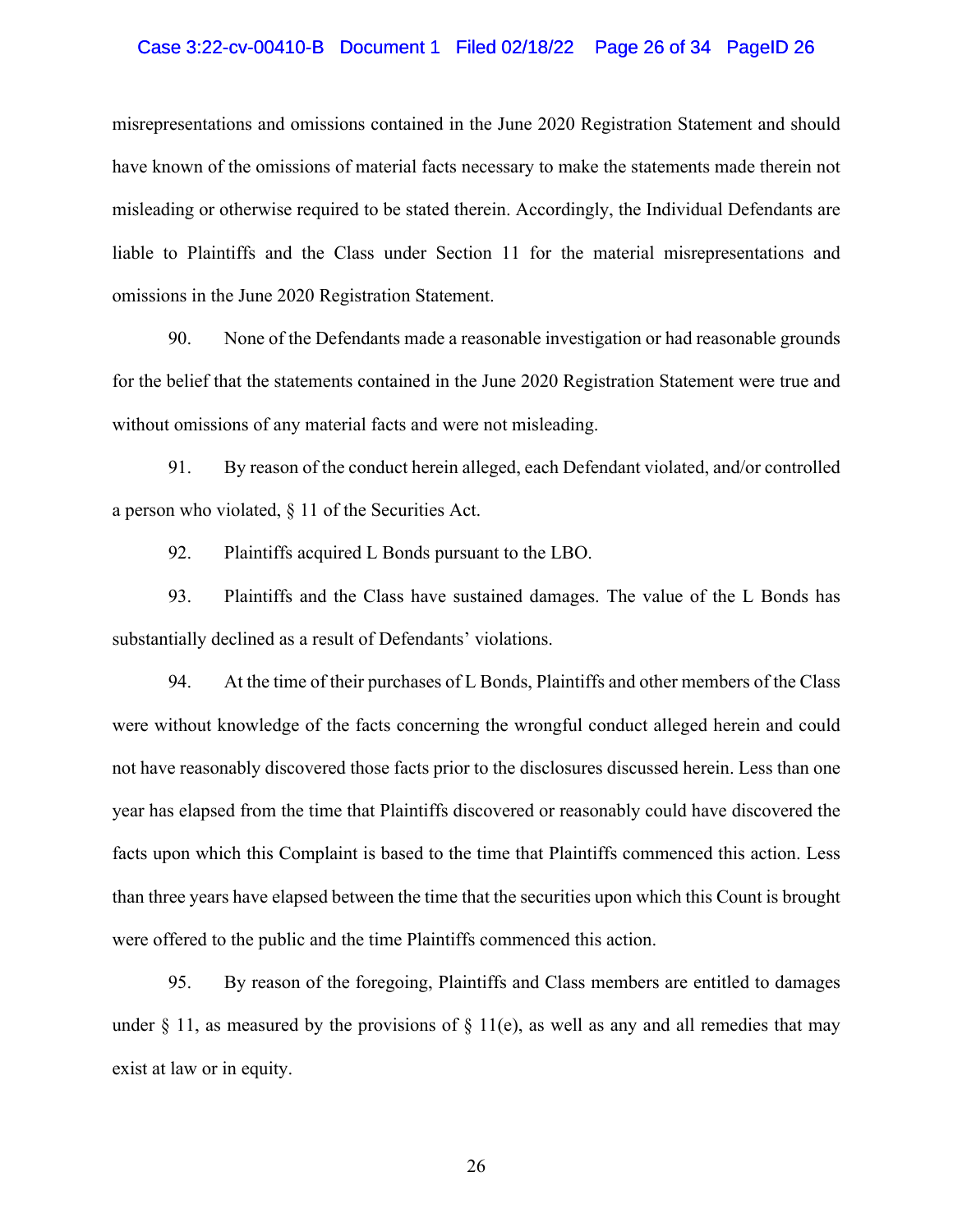## **COUNT II Violation of § 12(a)(2) of the Securities Act Against the Individual Defendants**

96. Plaintiffs repeat and reallege each and every allegation set forth above.

97. This Count is brought pursuant to  $\S$  12(a)(2) of the Securities Act, 15 U.S.C.  $\S$ 77l(a)(2), on behalf of the Class against the Individual Defendants.

98. The Individual Defendants named herein were sellers and offerors and/or solicitors of purchasers of the L Bonds pursuant to the June 2020 Registration Statement.

99. As set forth above, the June 2020 Registration Statement contained untrue statements of material fact, omitted to state other facts necessary to make the statements made therein not misleading, and omitted to state material facts required to be stated therein. Defendants' actions of solicitation included preparing the inaccurate and misleading June 2020 Registration Statement and participating in efforts to market the L Bonds to investors.

100. Defendants owed to the purchasers of the L Bonds, including Plaintiffs and the other Class members, the duty to make a reasonable and diligent investigation of the statements contained in the June 2020 Registration Statement to ensure that such statements were accurate and did not contain any misstatement or omission of material fact. The Individual Defendants, in the exercise of reasonable care, knew or should have known that the June 2020 Registration Statement contained misstatements and omissions of material fact.

101. Plaintiffs and the other members of the Class purchased or otherwise acquired L Bonds pursuant to the June 2020 Registration Statement, and neither Plaintiffs nor the other Class members knew, or in the exercise of reasonable diligence could have known, of the untruths, inaccuracies and omissions contained in the June 2020 Registration Statement.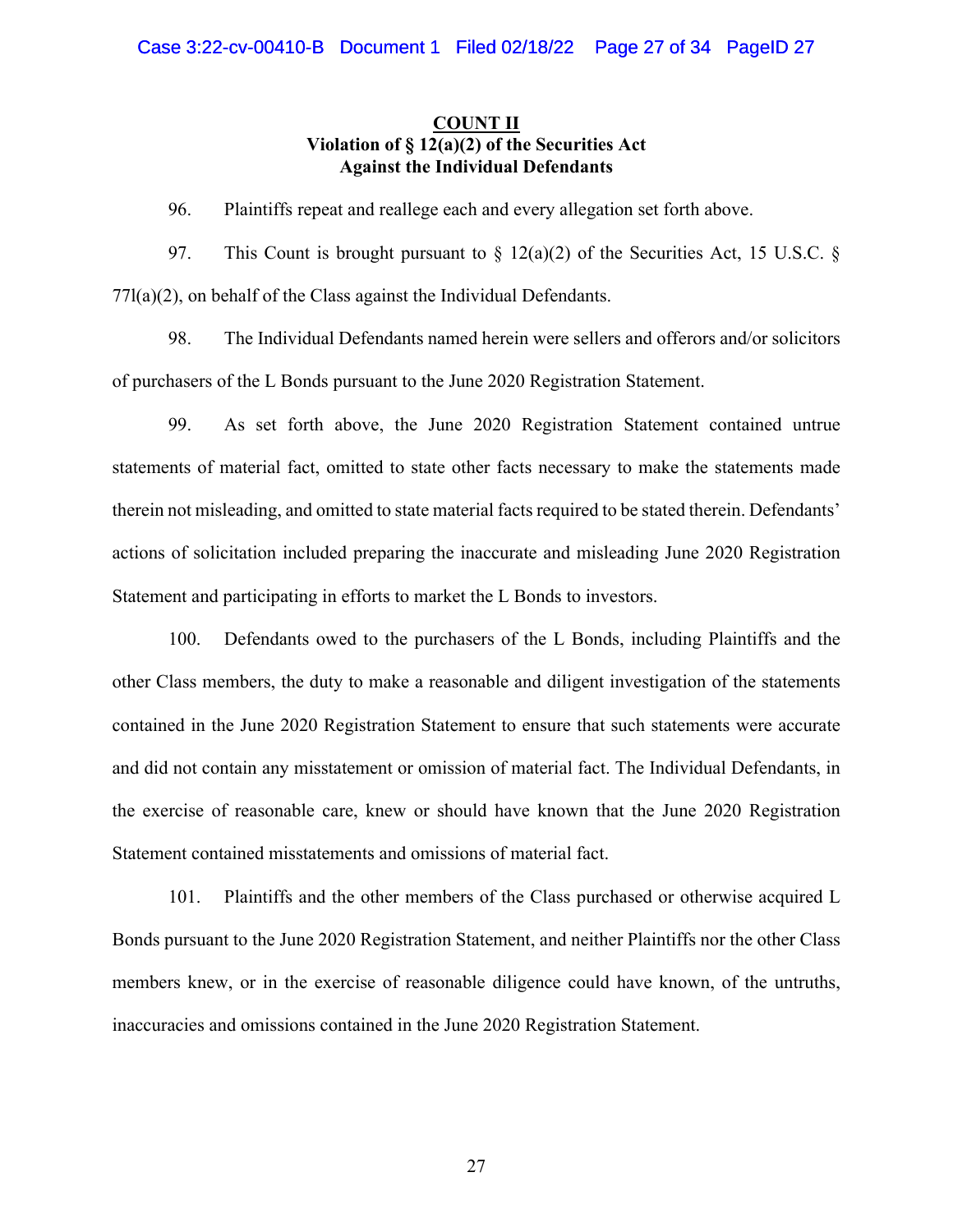### Case 3:22-cv-00410-B Document 1 Filed 02/18/22 Page 28 of 34 PageID 28

102. Plaintiffs, individually and on behalf of the Class, hereby offer to tender to Defendants those L Bonds that Plaintiffs and the other Class members continue to own, in return for the consideration paid for those L Bonds together with interest thereon. Class members who have sold their shares are entitled to rescissory damages.

## **COUNT III For Violation of § 15 of the Securities Act Against GWGH and the Individual Defendants**

103. Plaintiffs repeat and reallege each and every allegation set forth above.

104. This Count is brought pursuant to § 15 of the Securities Act, 15 U.S.C. § 77o, on behalf of the Class against GWGH and the Individual Defendants.

105. All of the Individual Defendants were control persons of GWGH by virtue of their positions as directors and/or senior officers of GWGH. Each Individual Defendant had a series of direct and/or indirect business and/or personal relationships with other directors and/or officers and/or major shareholders of GWGH.

106. GWGH and each Individual Defendant was a culpable participant in the violations of  $\S$ [§ 11 and 12(a)(2) of the Securities Act set out in the Counts above. Each signed or authorized the signing of the June 2020 Registration Statement and otherwise participated in the process which allowed the LBO to proceed.

#### **PRAYER FOR RELIEF**

WHEREFORE, Plaintiffs pray for relief and judgment, as follows:

A. Determining that this action is a proper class action, designating the Plaintiffs as Lead Plaintiffs and as Class representatives under Rule 23 of the Federal Rules of Civil Procedure, and Plaintiffs' counsel as Lead Counsel;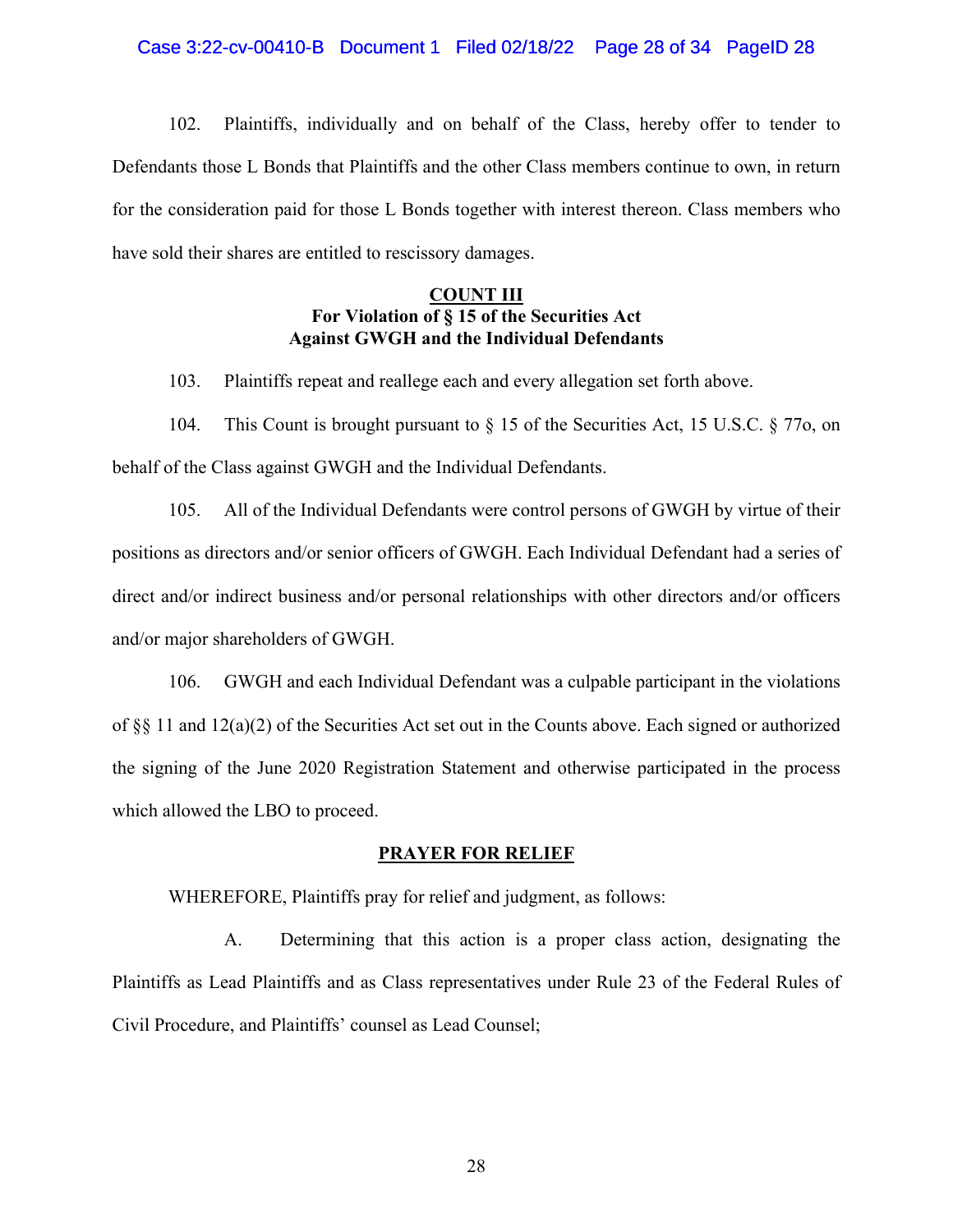## Case 3:22-cv-00410-B Document 1 Filed 02/18/22 Page 29 of 34 PageID 29

B. Awarding compensatory damages to Plaintiffs and the other Class members

against all Defendants, jointly and severally, for all damages sustained as a result of Defendants' wrongdoing, in an amount to be proven at trial, including interest thereon;

C. Awarding Plaintiffs and the Class their reasonable costs and expenses

incurred in this action, including counsel fees and expert fees;

- D. Awarding rescission or a rescissory measure of damages; and
- E. Such equitable, injunctive or other relief as deemed appropriate by the

Court.

Dated: February 18, 2022

*/s/ Spencer Cox* **BURNS CHAREST LLP** Warren T. Burns (TXBN 24053119) Spencer Cox (TXBN 24097540) 900 Jackson Street, Suite 500 Dallas, TX 75202 Tel: (469) 904-4550 Fax: (469) 444-5002 wburns@burnscharest.com scox@burnscharest.com

Adam E. Polk (*pro hac vice* application forthcoming) Jordan Elias (*pro hac vice* application forthcoming) Sean Greene (*pro hac vice* application forthcoming) **GIRARD SHARP LLP** 601 California Street, Suite 1400 San Francisco, CA 94108 Telephone: (415) 981-4800 Facsimile: (415) 981-4846 apolk@girardsharp.com jelias@girardsharp.com sgreene@girardsharp.com

Paul D. Malmfeldt (*pro hac vice* application forthcoming) Mark D. Liston (*pro hac vice* application forthcoming) **MALMFELDT LAW GROUP P.C.** 120 N. LaSalle Street, Suite 2000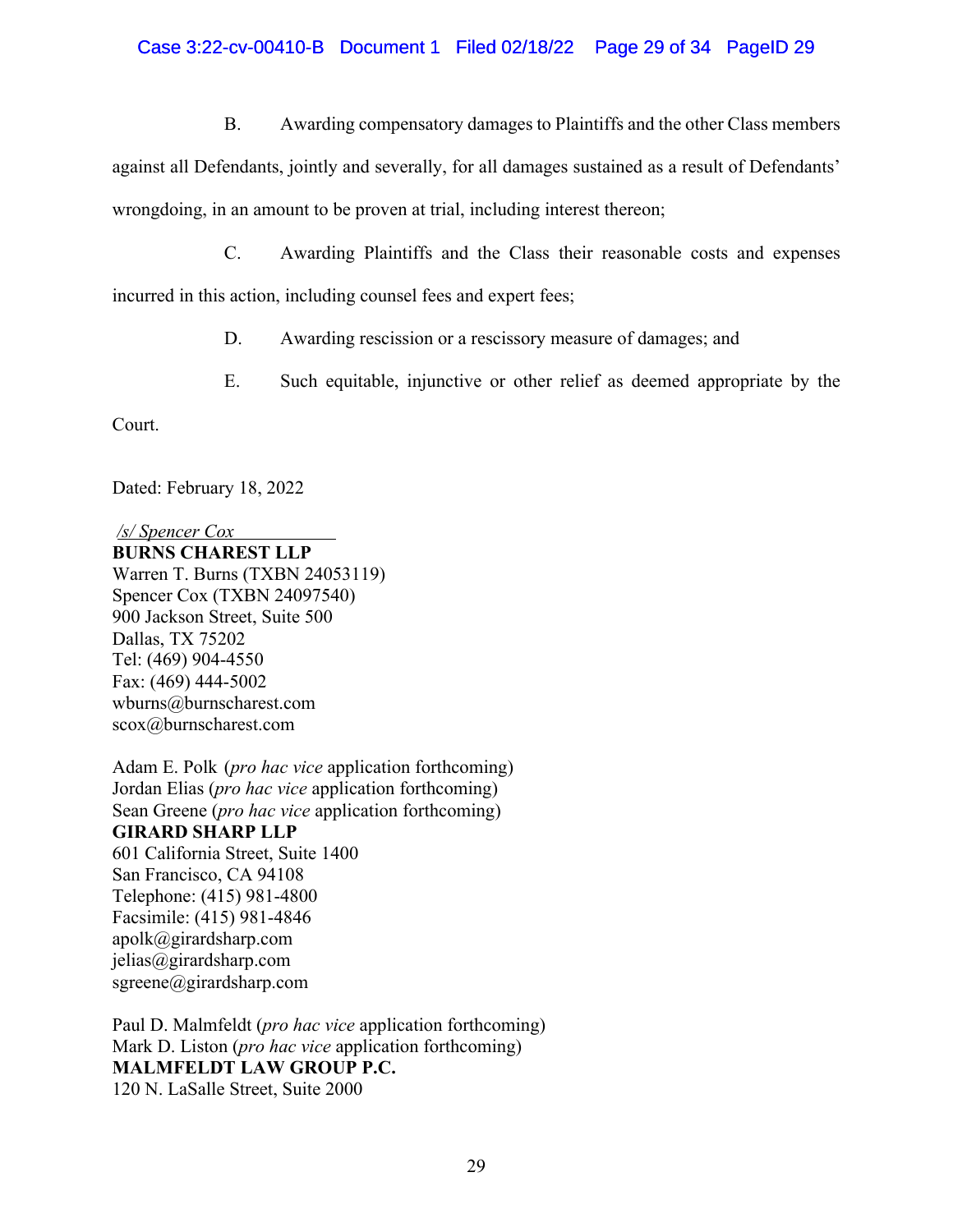Chicago, IL 60602 Tel: (312) 606-8625 pdm@malmfeldt.com mdl@malmfeldt.com

Scott L. Silver (*pro hac vice* application forthcoming) **SILVER LAW GROUP**  11780 W. Sample Road Coral Springs, FL 33065 Telephone: (954) 755-4799 ssilver@silverlaw.com

*Attorneys for Plaintiffs*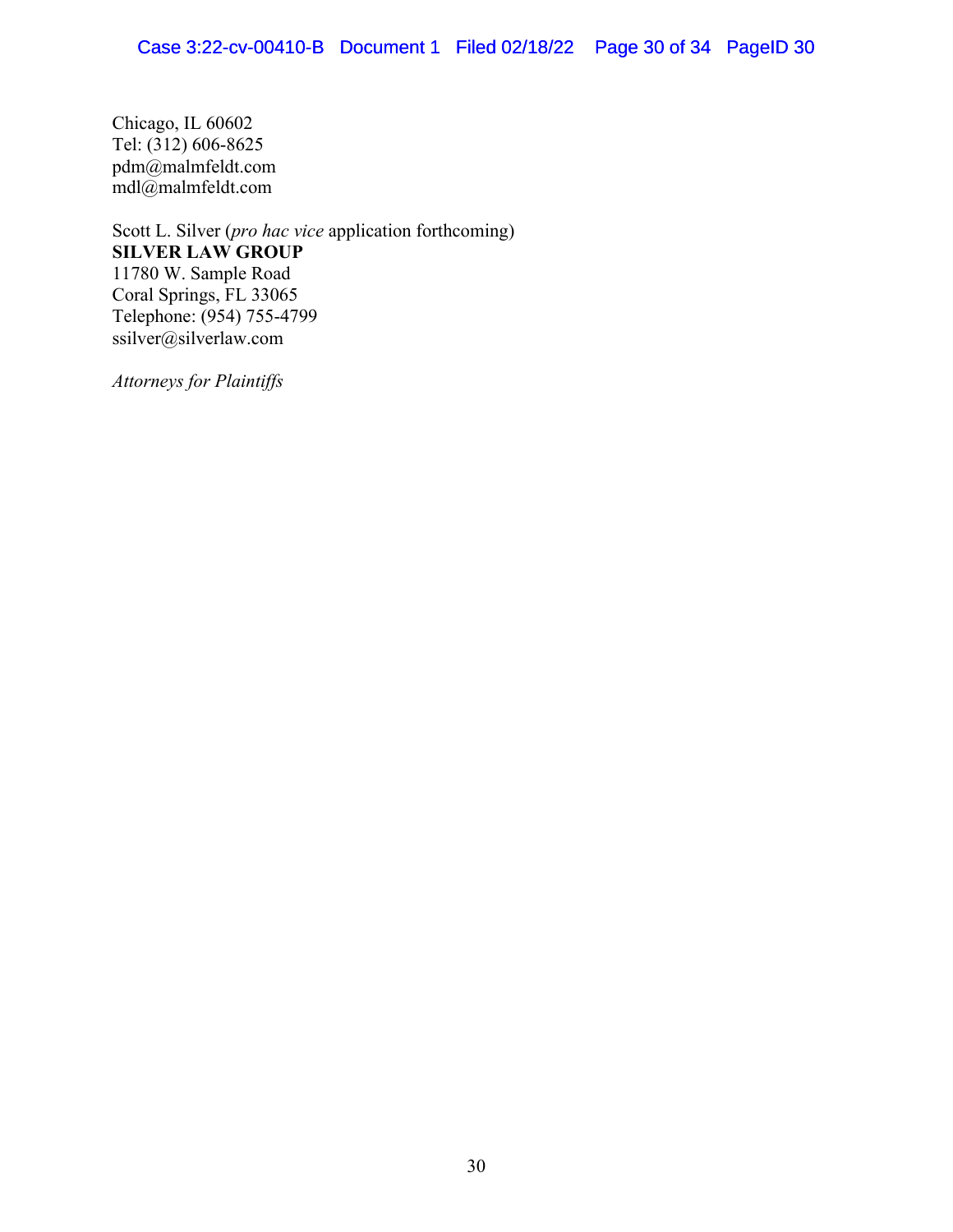## CERTIFICATION OF PLAINTIFF SHIRIN BAYATI PURSUANT TO FEDERAL SECURITIES LAWS

## SHIRIN BAYATI ("Plaintiff") declares:

1. Plaintiff has reviewed the complaint and authorized its filing.

 $\overline{2}$ . Plaintiff did not acquire the security that is the subject of this action at the direction of plaintiffs' counsel or in order to participate in this private action or any other litigation under the federal securities laws.

 $3.$ Plaintiff is willing to serve as a representative party on behalf of the class, including providing testimony at deposition and trial, if necessary.

 $\overline{4}$ . Plaintiff has made the following transaction(s) during the Class Period in the securities that are the subject of this action: See attached Schedule A.

5. Plaintiff has not sought to serve or served as a representative party in a class action that was filed under the federal securities laws within the three-year period prior to the date of this Certification.

Plaintiff will not accept any payment for serving as a representative party on 6. behalf of the class beyond the Plaintiff's pro rata share of any recovery, except such reasonable costs and expenses (including lost wages) directly relating to the representation of the class as ordered or approved by the court.

I declare under penalty of perjury that the foregoing is true and correct. Executed this 17 day of February, 2022.

S/ m Blanch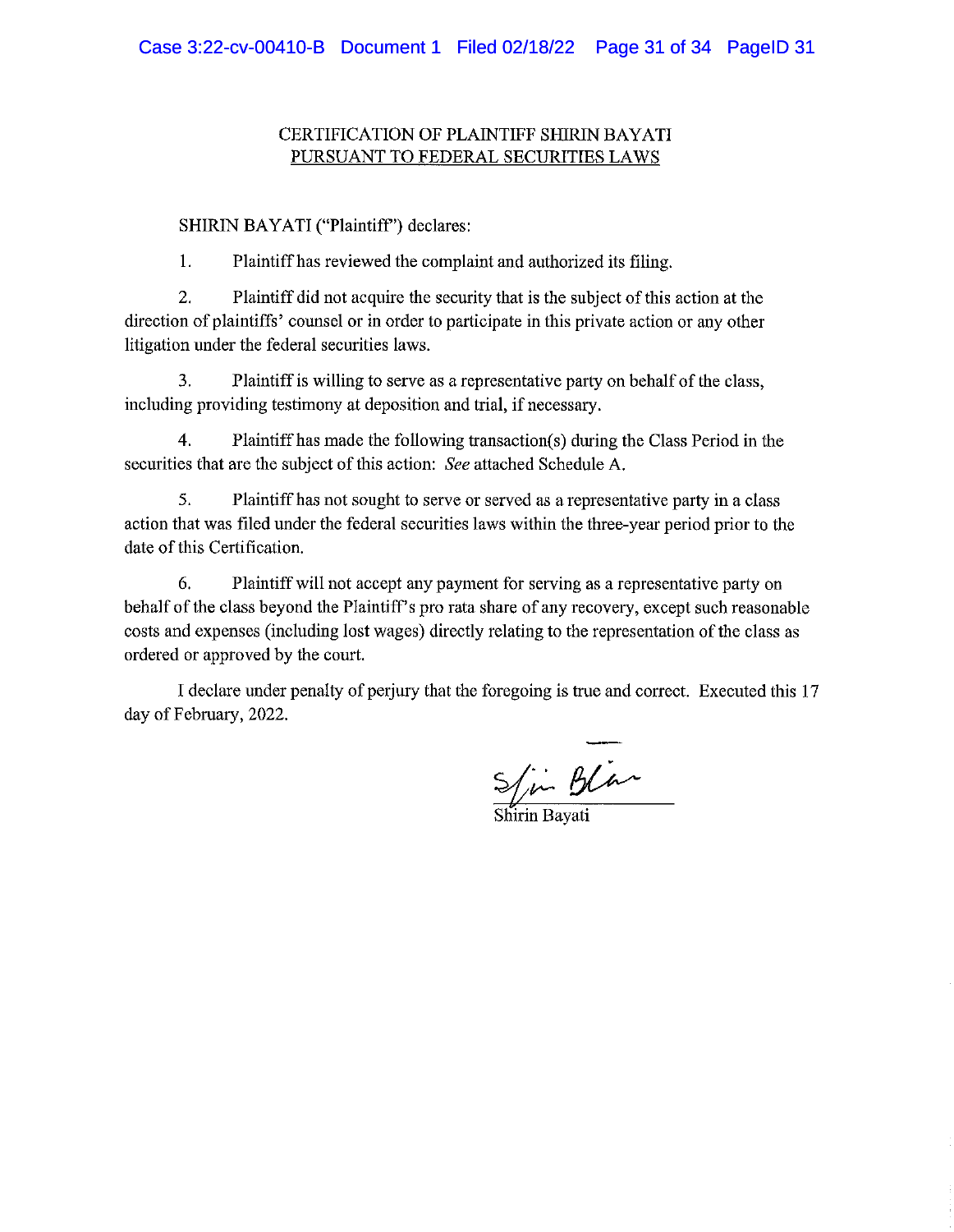# **SCHEDULE A**

## **SECURITIES TRANSACTION**

**Bond** 

Date Acquired  $5/1/2021$ 

**Principal Amount of Bonds Acquired**  $$50,000.00$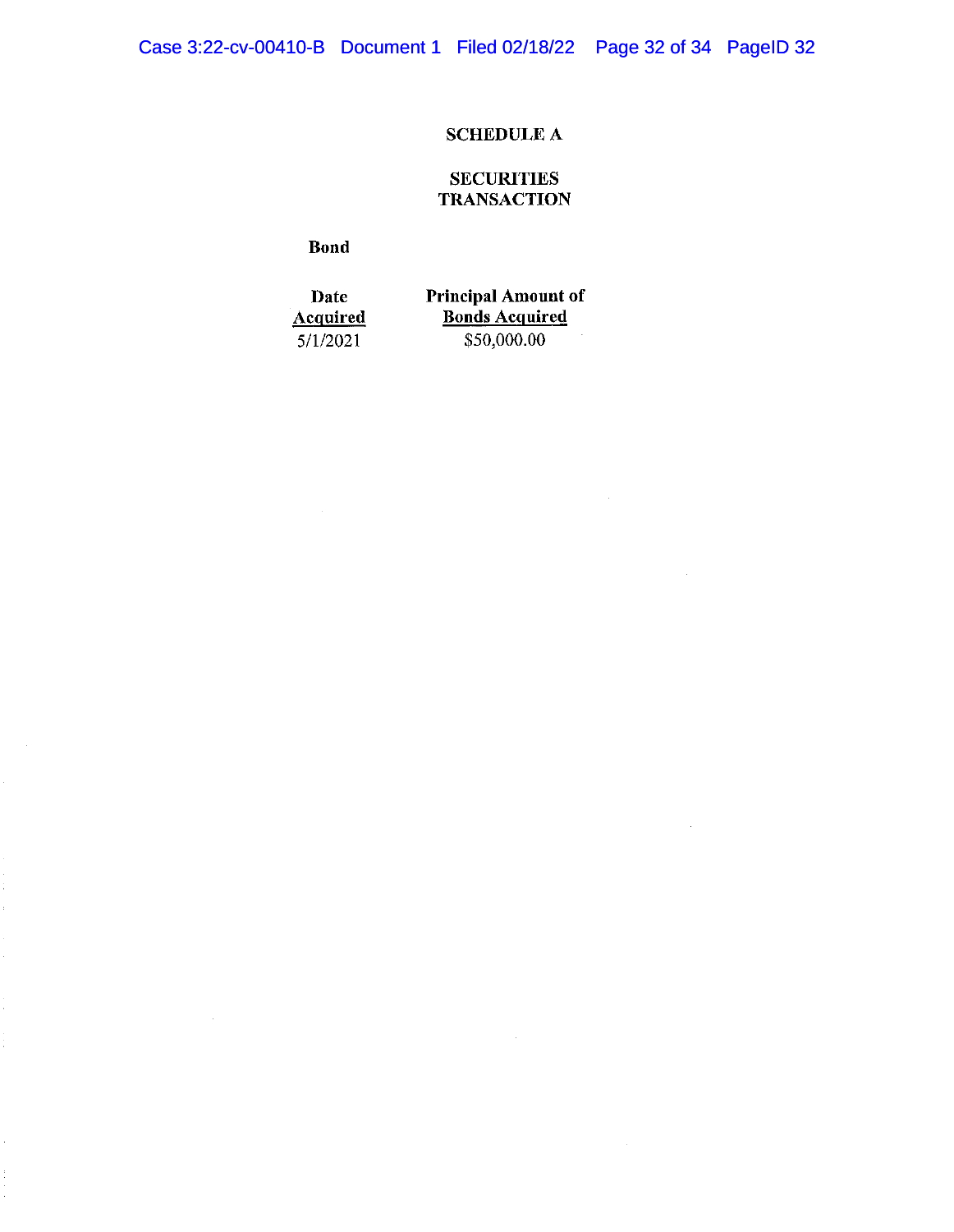## CERTIFICATION OF PLAINTIFF MOJAN KAMALVAND PURSUANT TO FEDERAL SECURITIES LAWS

## MOJAN KAMALVAND ("Plaintiff") declares:

 $1<sub>1</sub>$ Plaintiff has reviewed the complaint and authorized its filing.

 $\overline{2}$ . Plaintiff did not acquire the security that is the subject of this action at the direction of plaintiffs' counsel or in order to participate in this private action or any other litigation under the federal securities laws.

Plaintiff is willing to serve as a representative party on behalf of the class, 3. including providing testimony at deposition and trial, if necessary.

 $\overline{4}$ . Plaintiff has made the following transaction(s) during the Class Period in the securities that are the subject of this action: See attached Schedule A.

Plaintiff has not sought to serve or served as a representative party in a class 5. action that was filed under the federal securities laws within the three-year period prior to the date of this Certification.

 $\overrightarrow{6}$ Plaintiff will not accept any payment for serving as a representative party on behalf of the class beyond the Plaintiff's pro rata share of any recovery, except such reasonable costs and expenses (including lost wages) directly relating to the representation of the class as ordered or approved by the court.

I declare under penalty of perjury that the foregoing is true and correct. Executed this 17 day of February, 2022.

Nojan Karnelsonl